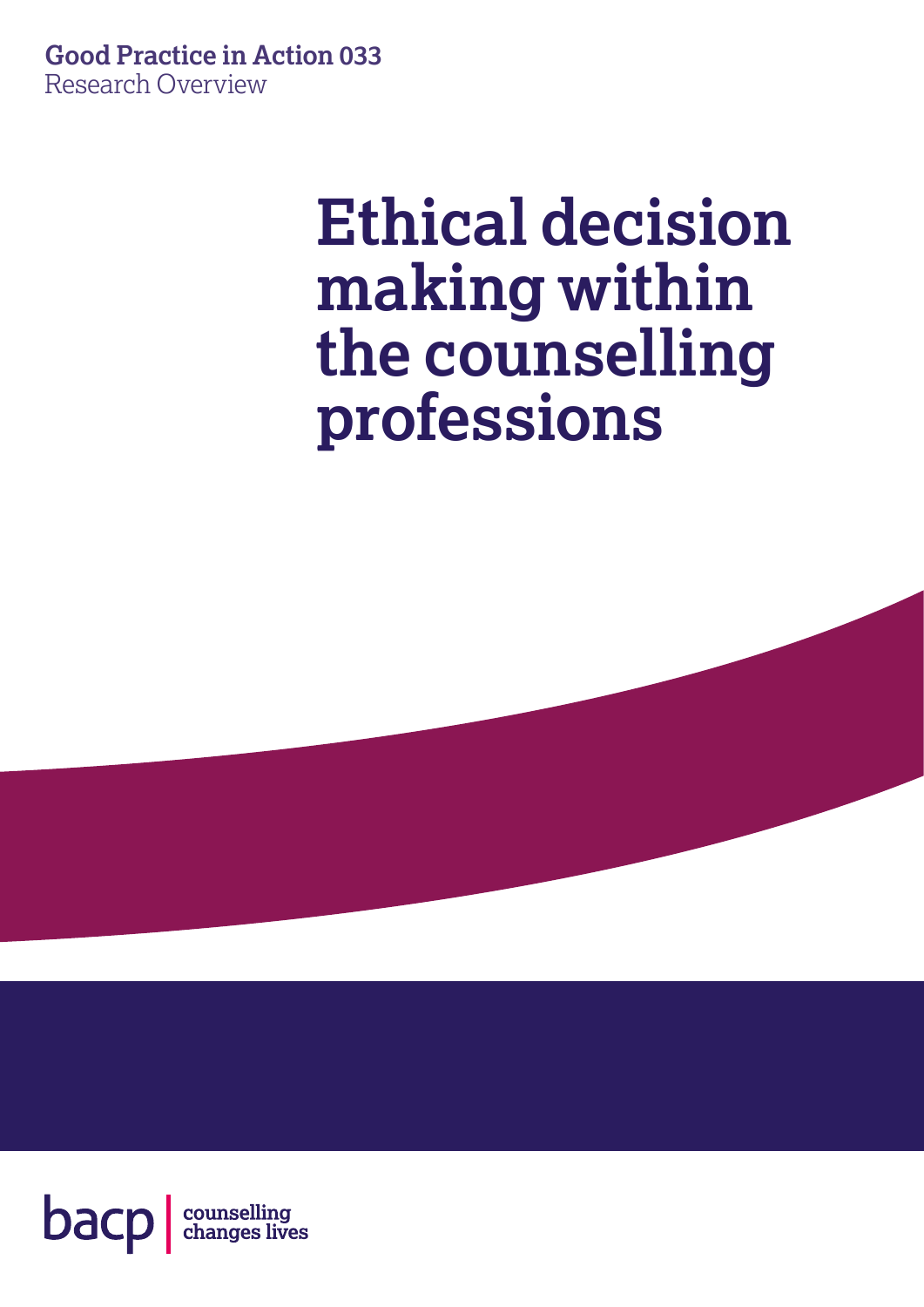#### **Good Practice in Action 033 Research Overview**

Updated September 2018

Copyright information:

Good Practice in Action 033 Research Overview: *Ethical decision making within the counselling professions* is published by the British Association for Counselling and Psychotherapy, BACP House, 15 St John's Business Park, Lutterworth, Leicestershire, LE17 4HB.

**T:** 01455 883300 **F:** 01455 550243 **E:** [bacp@bacp.co.uk](mailto:bacp%40bacp.co.uk?subject=) **[www.bacp.co.uk](http://www.bacp.co.uk)**

BACP is the largest professional organisation for counselling and psychotherapy in the UK, is a company limited by guarantee 2175320 in England and Wales, and a registered charity, 298361.

Copyright © 2015–2018 British Association for Counselling and Psychotherapy.

Permission is granted to reproduce for personal and educational use only. Commercial copying, hiring and lending are prohibited.

Design by Steers McGillan Eves.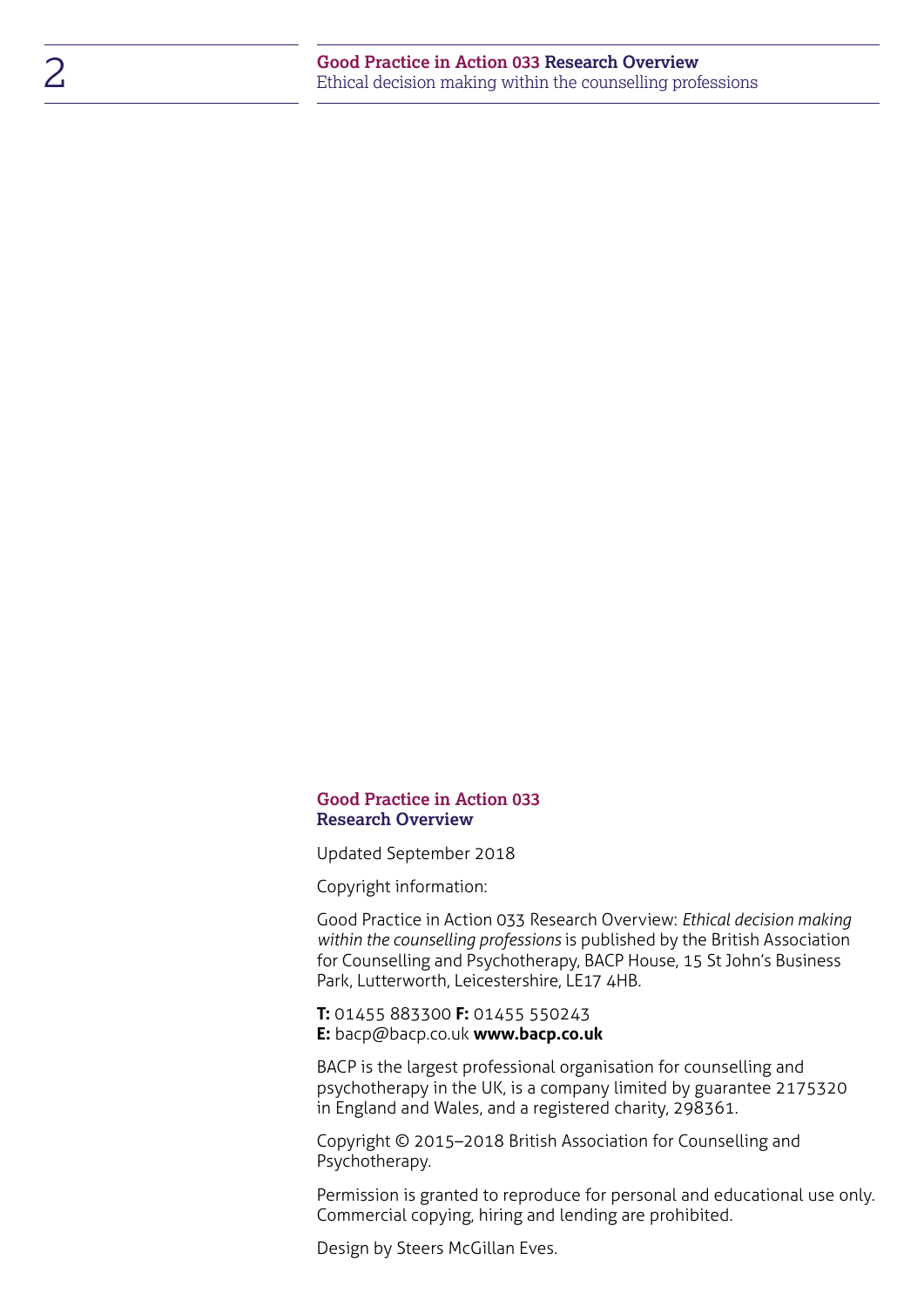# **Contents**

|   | <b>Context</b>                                                                           |                                                                            | 5  |  |
|---|------------------------------------------------------------------------------------------|----------------------------------------------------------------------------|----|--|
|   |                                                                                          | Using the research overviews                                               | 5  |  |
|   | Introduction                                                                             |                                                                            | 6  |  |
| 1 |                                                                                          | What is ethical decision making?                                           | 6  |  |
| 2 | Context of ethical decision making in<br>counselling and psychotherapy practice          |                                                                            |    |  |
| 3 |                                                                                          | How the literature was identified                                          | 8  |  |
| 4 | Synopsis of research related to ethical<br>decision making in psychological therapies 9  |                                                                            |    |  |
| 5 | Why is research important for our<br>professional group?<br>11                           |                                                                            |    |  |
| 6 |                                                                                          | Why it is important for us to engage<br>with research                      | 12 |  |
| 7 | The ethical imperative for engaging in<br>research related to ethical decision making 13 |                                                                            |    |  |
| 8 | Research about ethical decision making in<br>counselling and psychotherapy<br>14         |                                                                            |    |  |
|   |                                                                                          | 8.1 Studies on professional practice                                       | 14 |  |
|   |                                                                                          | <b>8.2</b> Studies involving teaching ethics                               | 16 |  |
|   |                                                                                          | 8.3 Studies involving new contexts and<br>delivery of counselling services | 18 |  |
|   |                                                                                          | 8.3.1 Social media                                                         | 18 |  |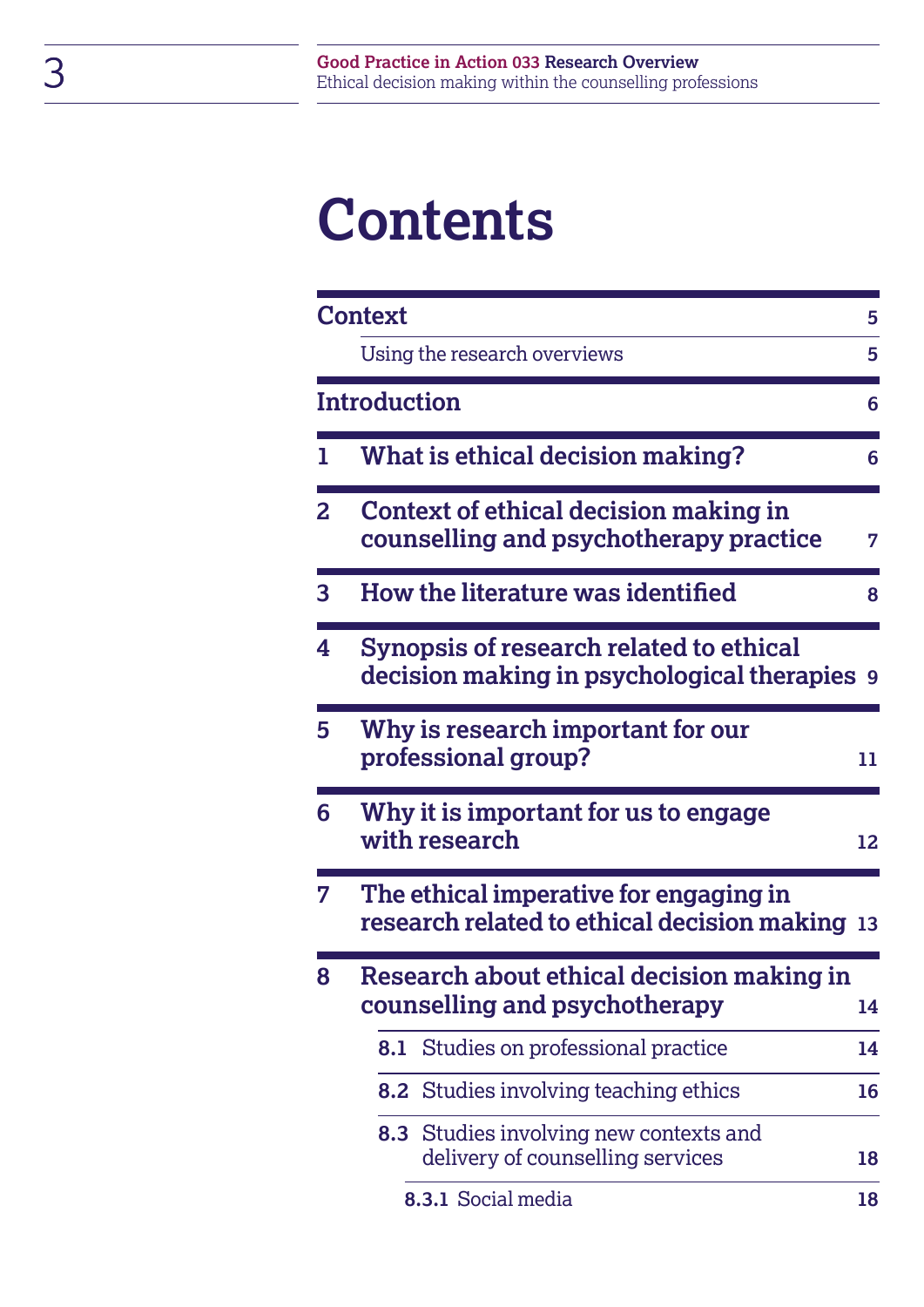|                                 |            | 8.3.2 Community outreach psychotherapy                              | 19              |  |
|---------------------------------|------------|---------------------------------------------------------------------|-----------------|--|
|                                 |            | 8.3.3 Open forum counselling                                        | 19              |  |
|                                 |            | 8.4 Studies involving culture and<br>religious sensitivity          | 20              |  |
|                                 |            | <b>8.4.1</b> Integrating religion and spirituality into<br>practice | 20              |  |
|                                 |            | 8.4.2 Integrating cultural practices into practice                  | 21              |  |
|                                 |            | 8.5 Counselling in the context of schools                           | 22 <sub>2</sub> |  |
|                                 |            | 8.6 Counselling in specific or unique<br>contexts                   | 24              |  |
|                                 |            | <b>8.6.1</b> Counselling in the context of refugee<br>experience    | 24              |  |
|                                 |            | <b>8.6.2</b> Counselling in the context of co-parenting             | 25              |  |
|                                 |            | <b>8.6.3</b> Counselling in the context of chemical<br>dependency   | 25              |  |
|                                 |            | 8.6.4 Counselling in the context of grief                           | 25              |  |
|                                 |            | 8.7 Counselling as 'coaching'                                       | 25              |  |
| 9                               |            | <b>Conclusion</b>                                                   | 26              |  |
| <b>About the author</b><br>27   |            |                                                                     |                 |  |
| <b>References and resources</b> |            |                                                                     |                 |  |
|                                 | Appendix 1 |                                                                     | 34              |  |
| <b>Appendix 2</b><br>36         |            |                                                                     |                 |  |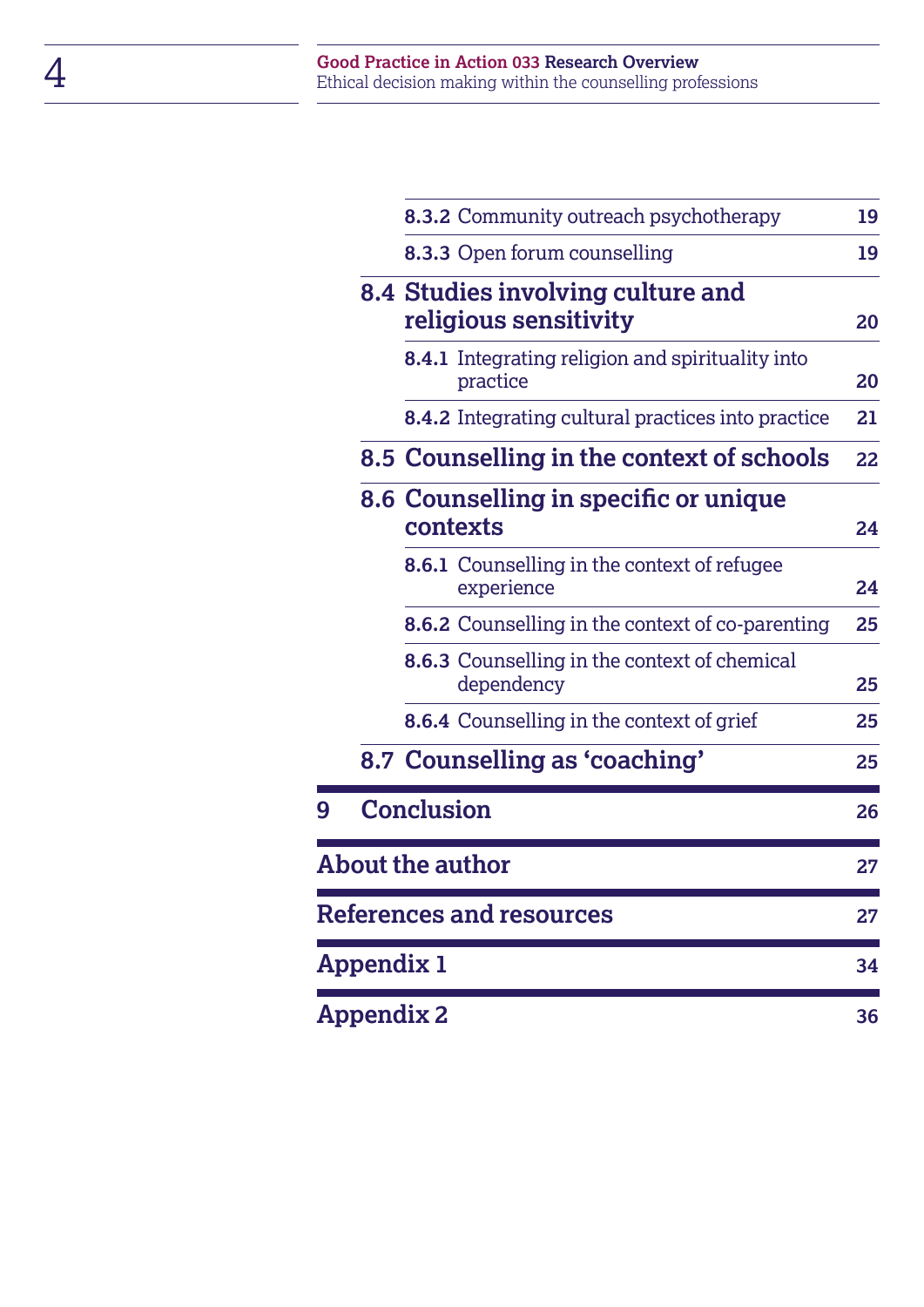## <span id="page-4-0"></span>**Context**

This resource is one of a suite prepared by BACP to enable members to engage with BACP *Ethical Framework for the Counselling Professions* (2018) [https://www.bacp.co.uk/media/3103/bacp-ethical-framework](https://www.bacp.co.uk/media/3103/bacp-ethical-framework-for-the-counselling-professions-2018.pdf)[for-the-counselling-professions-2018.pdf](https://www.bacp.co.uk/media/3103/bacp-ethical-framework-for-the-counselling-professions-2018.pdf) in respect of ethical decision making.

## <span id="page-4-1"></span>**Using the research overviews**

Research overviews support good practice by offering an overview of research within a specific field. They should be used in conjunction with the *Ethical Framework for the Counselling Professions*. They are not intended to be sufficient for resolving specific issues or dilemmas arising from work with clients, which are often complex. In such situations, we recommend consulting a suitably qualified lawyer or practitioner.

Specific issues in practice will vary depending on clients, particular models of working, the context of the work and the kind of therapeutic intervention provided. Please be alert for changes that may affect your practice, as organisations and agencies may change their practice and policies. All references in this resource were up to date at the time of writing but there may be changes to the law, government departments, websites and web addresses that affect you, so it is important for you to keep informed of these.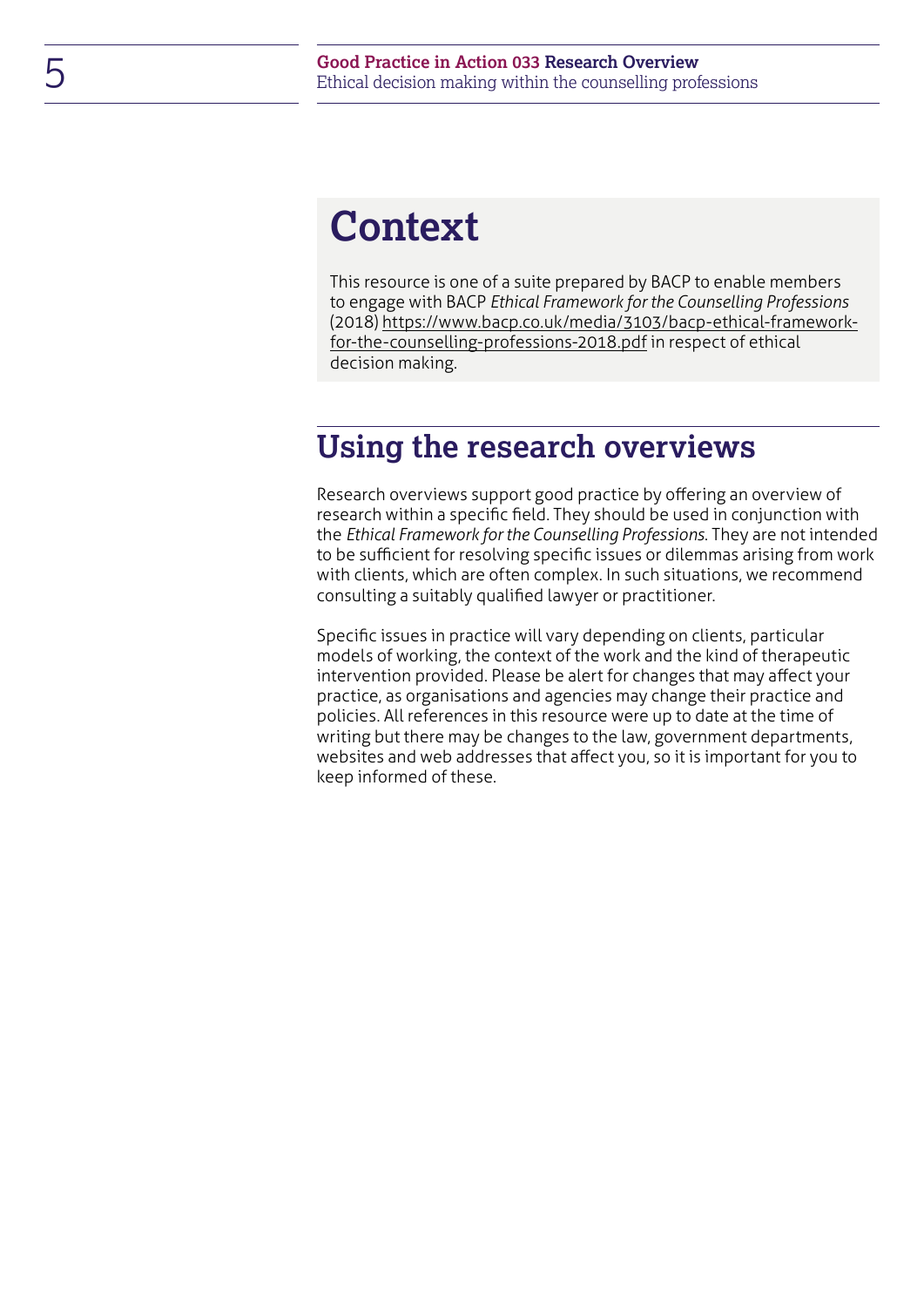## <span id="page-5-0"></span>**Introduction**

Ethical decision making is integral to all good clinical or psychotherapeutic practice. According to BACP's *Ethical Framework for the Counselling Professions* (2018), being ethically mindful and willing to be accountable for the ethical basis of practice are essential requirements of membership of BACP.

*We recognise that professional and ethical issues, problems and dilemmas will arise from time to time and are an unavoidable part of our practice.* 

*We will use our supervision and any other available professional resources to support and challenge how we respond to such situations. We will give careful consideration to the best approaches to ethical problem-solving.* 

*We will take responsibility for considering how best to act in such situations and will be ready to explain why we decided to respond in the way we did.*  (Good Practice, points 92-94)

This resource refers to the area of ethics and ethical decision making as it applies to the broad context of good practice as defined by BACP. It supplements and informs sound ethical decision making in all modalities of practice.

## <span id="page-5-1"></span>**1 What is ethical decision making?**

Ethical decision making is the practical process through which clinicians or counsellors base their actions, behaviour and choices on informed, sound judgement. It draws on values, principles and standards of behaviour that inform professional practice.

Ethical decision making involves gathering facts, determining whether a problem or dilemma truly exists, and whether or not there is an ethical, legal, moral, professional or clinical issue involved. It uses a framework of client rights and professional obligations to make decisions. It is also the process of considering divergent courses of action and their implications and consequences for the client, as well as for the clinician or counsellor. It is making choices in the light of conflicting values, principles and responsibilities, and determining how best to safeguard the interests and welfare of clients.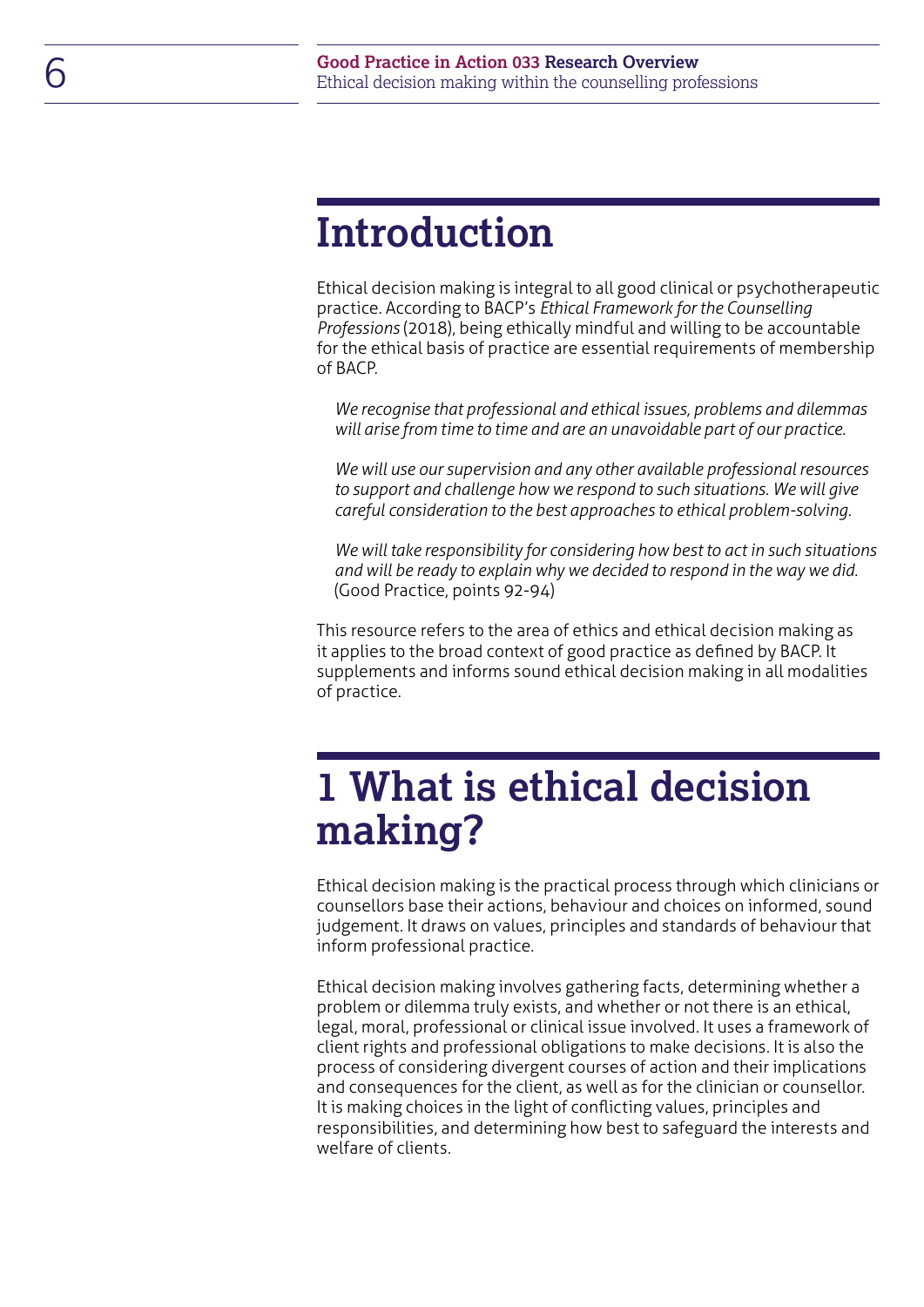Ethical decision making also involves consultation with peers and colleagues or with supervisors. It involves gathering evidence from research to decide how best to apply professional ethical codes, values and principles in practice.

Members of BACP are required to be accountable in accordance with the *Ethical Framework for the Counselling Professions* (BACP, 2018) and are required to communicate the basis of their ethical accountability and expressions. BACP acknowledges, and this research overview finds and confirms, that there are varying approaches to ethics. These different approaches reflect the diversity of the membership of BACP and the settings of practice of its members, as well as the differences inherent in the abilities, needs and cultures of individual clients.

## <span id="page-6-0"></span>**2 Context of ethical decision making in counselling and psychotherapy practice**

A therapeutic relationship exists between the counsellor or psychotherapist and clients. This relationship must be characterised by openness, genuineness and acceptance. However, since clients come to counsellors or psychotherapists precisely because they have existing mental health or emotional needs, they are vulnerable. BACP's *Ethical Framework for the Counselling Professions*, and the codes of professional ethics published by other professional bodies, give frameworks that help practitioners to measure their behaviour, actions and choices to protect clients and maintain the integrity of the therapeutic relationship.

Counsellors and psychotherapists may have personal moral, cultural, religious or spiritual values that may conflict with professional codes of ethics. Ethical decision making presumes self-awareness and continual self-examination. Evidence-based research is critical to this, informing practitioners who, in the course of their professional practice, are confronted with novel questions, situations or even novel contexts where ethical decision making is required.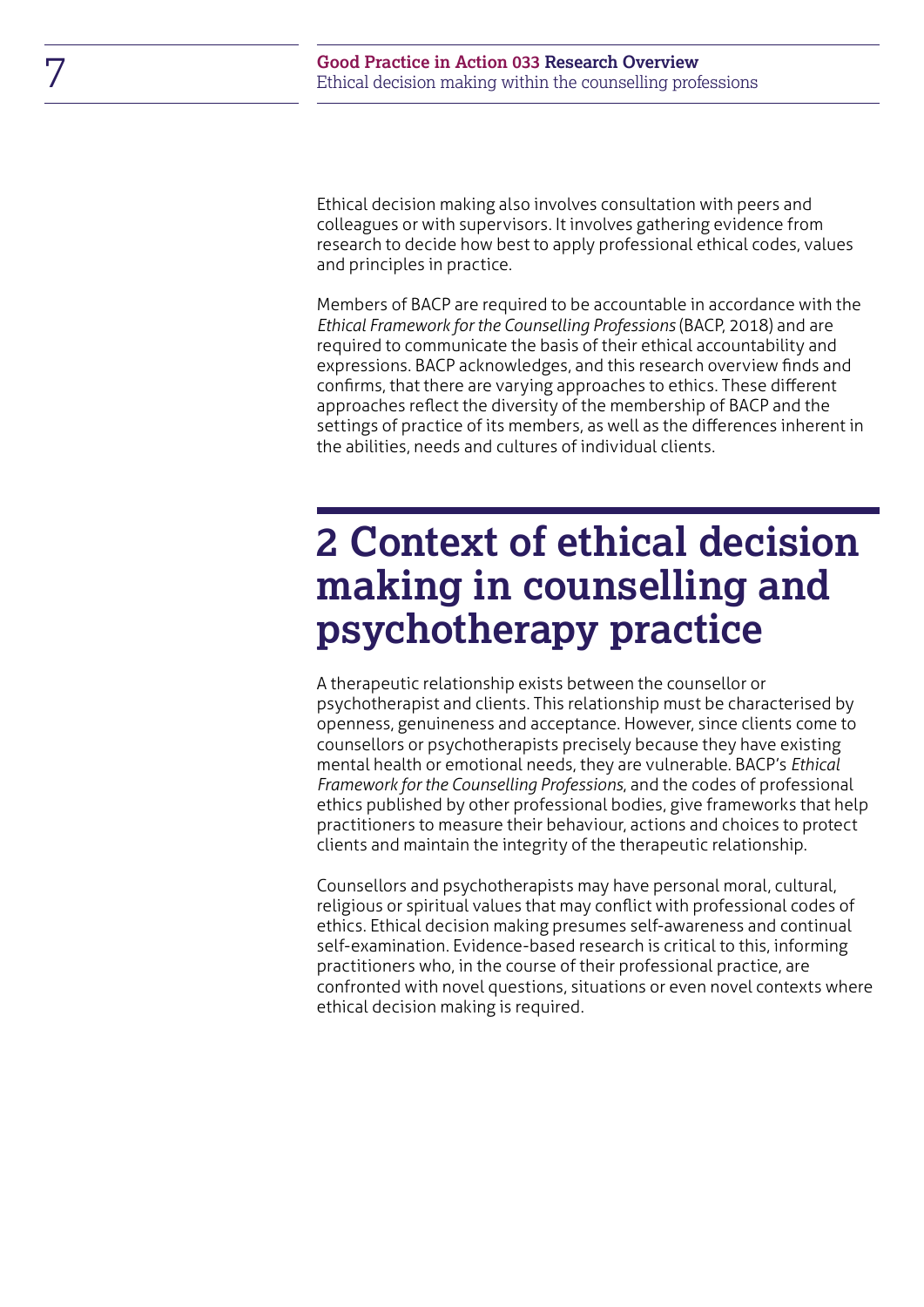## <span id="page-7-0"></span>**3 How the literature was identified**

A search of PsycInfo and Google Scholar was undertaken using the search terms 'counselling' OR 'psychotherapy' OR 'coaching' AND 'ethics'. A total of 194 studies in English, from the UK or elsewhere, dating from 2009 until 2015, were identified. In addition, the British Library ETHoS e-thesis online service was searched using the same terms.

An initial browsing of the abstracts of the studies was made in order to identify articles which were relevant to the topic of ethical decision making within the context of counselling and psychotherapy practice. Articles that were reprints of chapters in reference books, textbooks or guidebooks were not included.

Also excluded were book reviews and articles dealing with ethical considerations in pharmacological prescriptions, use of technology, forensic investigations, counselling by social workers, genetic counselling, counselling by nurses, fertility counselling, etc.

A total of 76 studies, articles and opinions were identified as relevant to the topic of ethical decision making within this context and are included in this overview. These studies were classified using keywords identified in the studies themselves. Some studies can fall within two classifications. Where they were available, the abstracts provided in the studies themselves are incorporated into this overview.

This research overview highlights relevant articles in peer-reviewed journals. For a full list of all databases and journal titles searched see Appendix 1.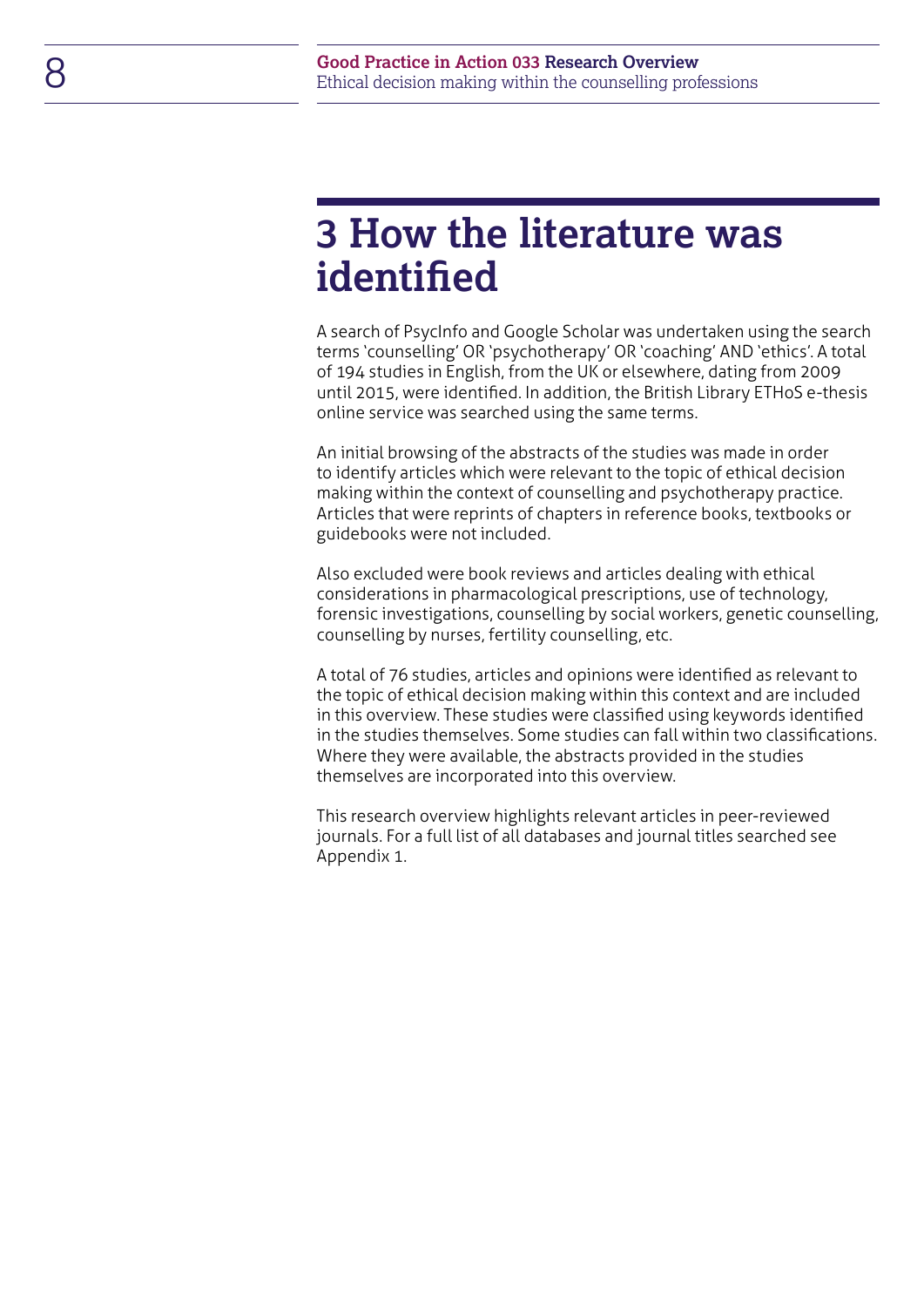## <span id="page-8-0"></span>**4 Synopsis of research related to ethical decision making in psychological therapies**

As was expected, around 13 studies involved ethics and ethical decision making within the context of traditional individual clinical practice, including topics on self-care and confidentiality (Jain and Roberts, 2009). Four studies explained and discussed definitions, concepts and constructs in ethics (Barland, 2010; Barnett, 2014; Brennan, 2013; Hendricks et al., 2009; Rogers, 2013). Studies such as Babb (2013); du Preez and Goedke (2013); Glosoff and Cottone (2010); Kress et al. (2010); Mullen et al. (2014); Ponton and Duba (2009), and Saunders and Leahy (2010) reflected upon newly published or revised professional codes of ethics. The majority of these confirm the core values and principles of the *Ethical Framework for the Counselling Professions*.

Paradoxically, of the 194 studies, there was only one relevant study which touched on the necessity of teaching ethics among counselling and psychotherapy students at university. There were eight studies that explored the views, perceptions and values of university students on the undergraduate, master and doctoral levels (Barland Edmondson, 2010; Brown et al., 2014; Graham, 2013; Lambie et al., 2010; Lehavot et al., 2010; Luke et al., 2013a; Schoepke, 2013; Zakaria, 2014). These studies showed a lack of understanding in respect of ethical principles, which may be the reason why the one study on teaching ethics among counselling and psychotherapy students (Henderson and Malone, 2012) advocated a more active stance in teaching and forming ethical principles in students. Two studies reflected upon ethical issues related to research (Allegranti, 2011; Allen, 2013).

Mirroring the pervasiveness of the internet, there were eight studies that touched on the ethical issues and dilemmas involved in online work, including counselling over the internet, social networking and information and communication platforms (Fitzgerald et al., 2010, Haberstroh, 2014; Rummel and Joyce, 2010; Sampson and Makela, 2014). Studies such as Garrison and Eckstein (2013) and Hartshorne et al. (2010) touched on the ethical principles involved in open forum counselling. Fridhandler and Lehmer (2014) addressed group counselling in families where parents are divorced. Gilbert (2009) explored the ethical dilemmas experienced by counsellors working among Iranian refugees at the Jordanian border.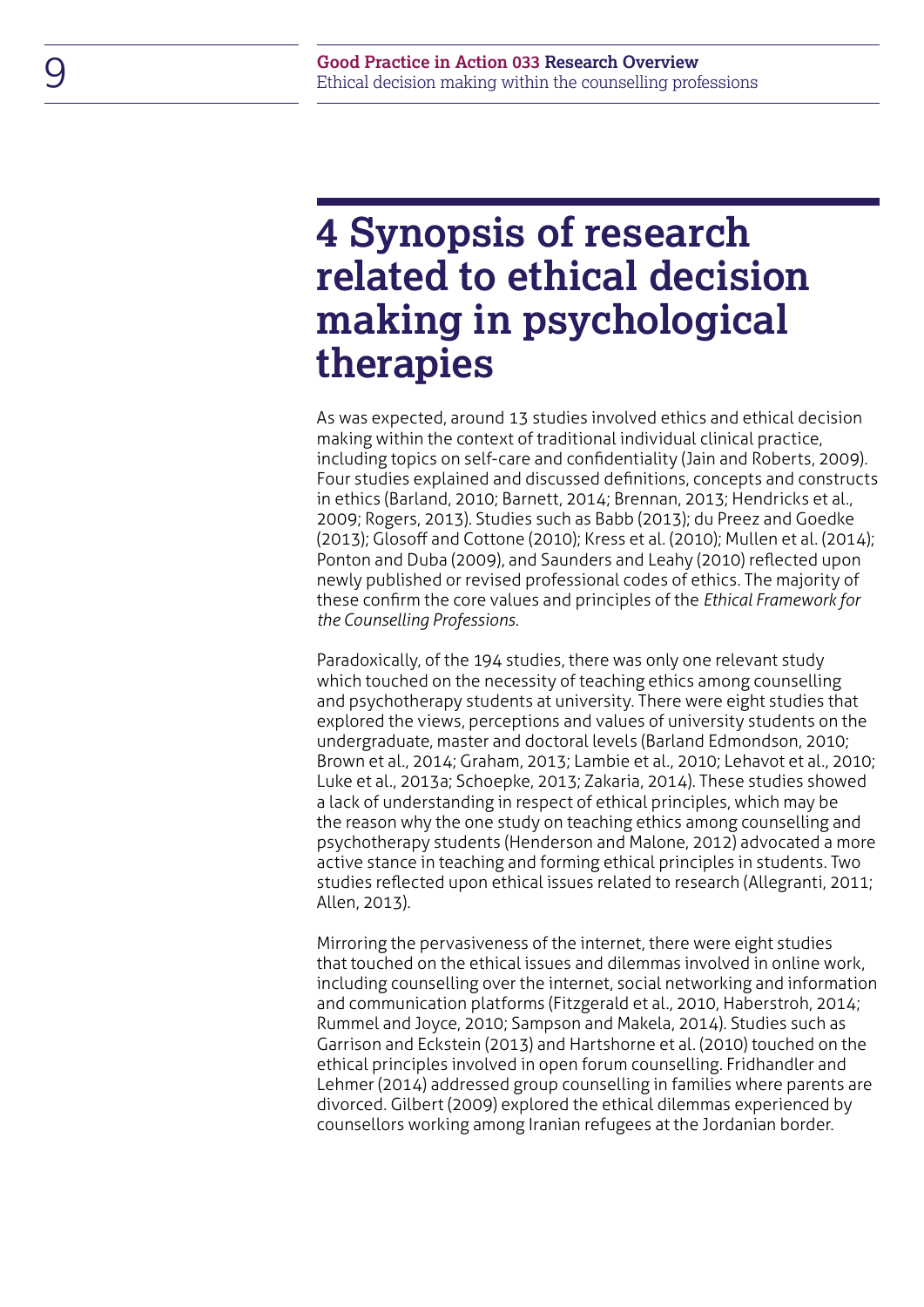Not surprisingly, given the trend toward globalisation and migration, three studies touched on the impact of cultural beliefs and culturally sanctioned relationships on ethical issues between clinical practitioners and their clients. One study focused on the experience of clinicians of Chinese ethnicity, and the impact of the duality of relationships within their cultural community, on the clinical relationships between the practitioner and the clients (Zhao et al., 2011). One study focused on the experience of clinicians in rural areas and the impact of the duality of relationships within the community on the clinical relationships between practitioners and clients (Brennan, 2013). In both these studies, the implications of duality of relationships on ethics, such as whether or not business relationships or social relationships that are culturally defined put the integrity of the therapeutic relationship in jeopardy, were explored. This question is especially controversial as counselling relationships must necessarily be culture sensitive.

Another development is the growing number of studies exploring the incorporation of religious and spiritual dimensions in counselling and psychotherapy. Studies were found which shared two common presumptions: first, that incorporating religion or spirituality into clinical practice is highly controversial; second, that clients' religious and spiritual beliefs affect their psychological responses to life and colour their behaviour and the choices they make (Gonsiorek et al., 2009; Herlihy et al., 2014; Barnet and Johnson, 2011; Hansen and Richards, 2012; Rosenfeld, 2011). They all advocated further research on incorporating religion and spirituality into clinical practice. Four of these studies are summarised below.

Whereas the work of school guidance counsellors used to be focused on giving information, observing school children and recommending medical or psychiatric specialist services for developmental or learning disabilities (Riechel, 2014; Lambie et al., 2011), the incidence of bullying now means school guidance counsellors are faced with the task of identifying abnormal or aggressive behaviour in students (Moyer et al., 2012), meeting with students, parents and teachers (Stone and Zirkel, 2010), and conducting interviews and fact-finding (Crespi, 2009). The question of whether or not school guidance counsellors are already engaging in the practice of counselling is important in determining the rights of students who use guidance counselling services, and in determining the ethical obligations of guidance counsellors.

Counselling work among border camp refugees is an inevitable development of armed conflicts and the recognition that becoming a refugee predicts emotional and psychological distress (Gilbert, 2009). In the past, counselling of refugees occurred when refugees were already in transit to a host country or a country of asylum, their psychological and mental health being one of the considerations for the grant of asylum. The humanitarian crisis presented by the burgeoning population of displaced persons and refugees now requires that their mental health needs be met through counselling in refugee camps along borders.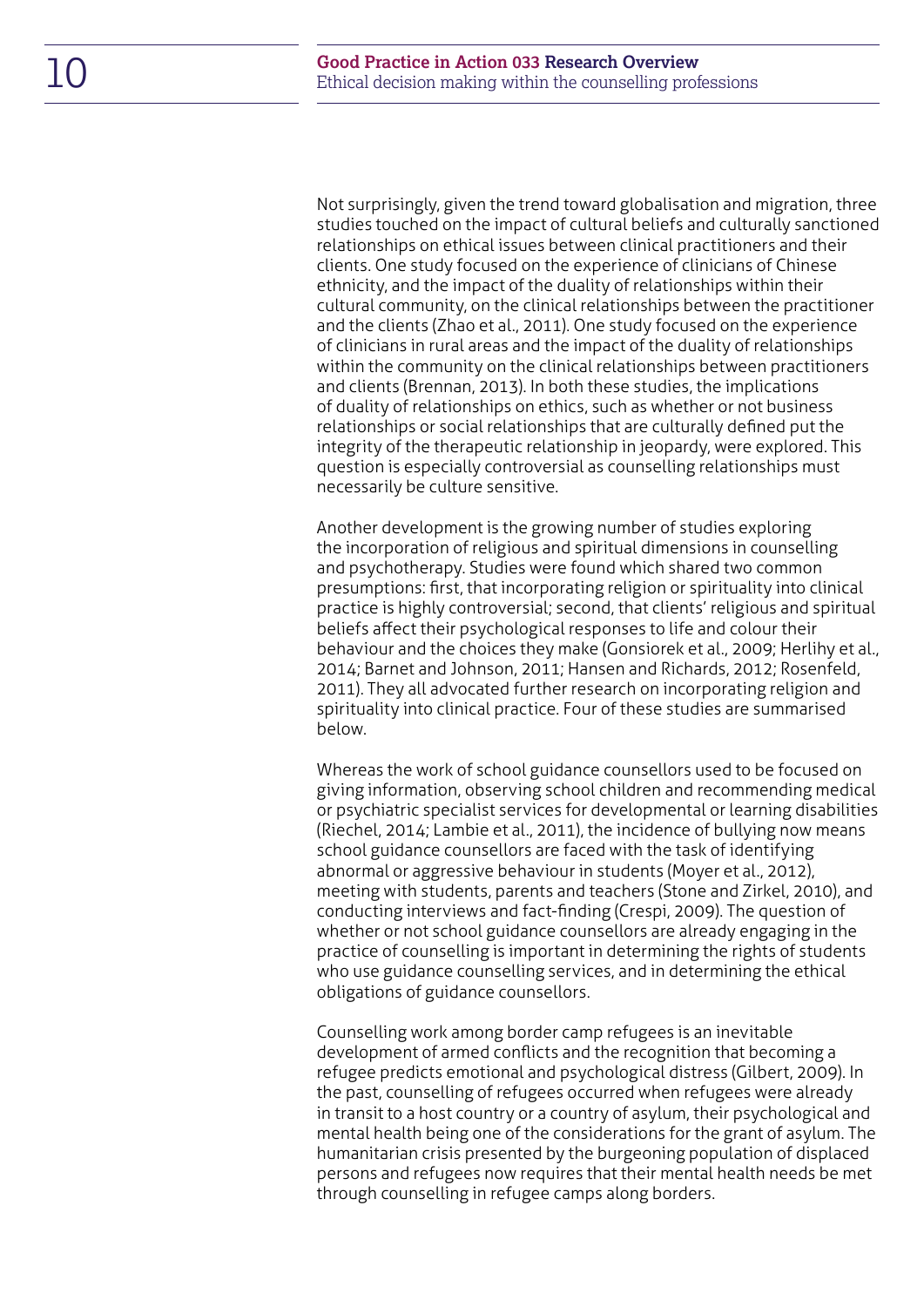Today, the word 'coach' has expanded from its original sporting meaning and may refer to a person who gives inspirational or motivational advice to clients (International Society for Coaching Psychology, 2015). The legal as well as ethical obligations of such coaches, whose services fall under the definition of counselling services, must therefore be explored; they are increasingly working with people on topics such as motivation, self-esteem, agency, self-efficacy and others which fall within the broad definition of counselling. Clearly, the line between coaching and counselling is slowly blurring, raising the issue of client rights and coach obligations. Three studies explored the ethical issues arising from coaching relationships (Gilbert, 2009; Duffy and Passmore, 2010; Passmore, 2009).

Studies were also found that referred to ethical dilemmas experienced by rehabilitation counsellors (Lane et al., 2012; Markve, 2014; Tarvydas and Barros-Bailey, 2010), as well as the ethical dilemmas faced by substance abuse counsellors (Schmidt et al., 2013; and Thomas, 2014).

Appendix 2 comprises a list of ethical models identified within this review of the literature.

## <span id="page-10-0"></span>**5 Why is research important for our professional group?**

Regardless of the modality in which you practice, the effect of ethical decision making upon your work cannot be ignored and in order for us to understand the ways in which it affects us all (clients and practitioners), we must have knowledge of it and a theoretical understanding. BACP encourages members to engage in research that is pertinent to your practice as one of the best ways to understand where you are placed in the broader field of psychotherapeutic work.

The *Ethical Framework for the Counselling Professions* states:

*We value research and systematic inquiry by practitioners as enhancing our professional knowledge and providing an evidence base for practice in ways that benefit our clients'* (Good Practice, point 84).

According to the NHS England Five Year Forward View ([www.england.](http://www.england.nhs.uk/wp-content/uploads/2014/10/5yfv-web.pdf) [nhs.uk/wp-content/uploads/2014/10/5yfv-web.pdf](http://www.england.nhs.uk/wp-content/uploads/2014/10/5yfv-web.pdf)), mental illness is the single largest cause of disability in the UK. The cost to the economy is estimated to be around £100 billion annually (roughly the cost of the entire NHS). However, only 13 per cent of the NHS budget goes on such treatments, when mental illness accounts for almost a quarter of the total burden of disease. Over the next five years the NHS intends to move towards parity for mental and physical health. With government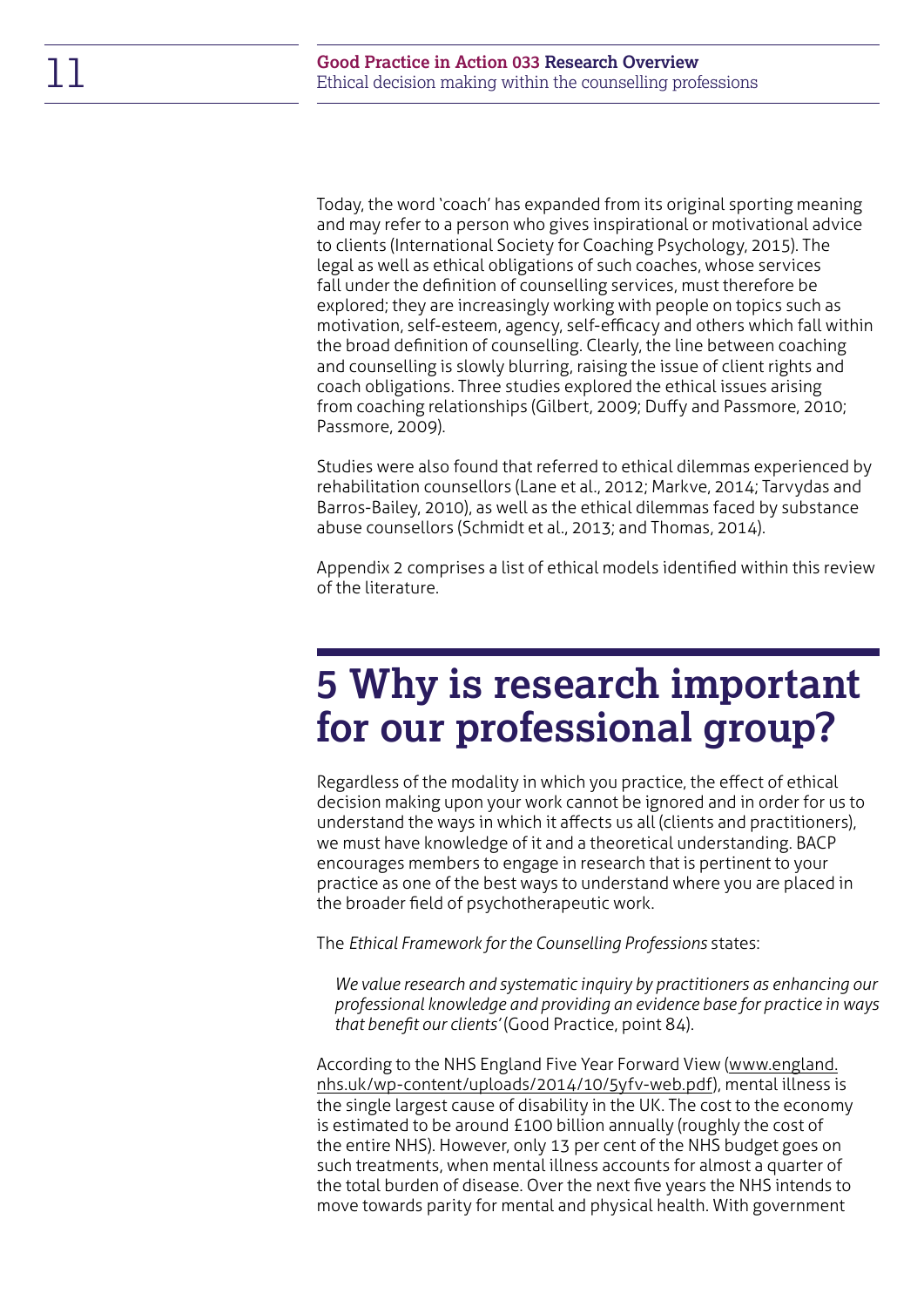devolution of NHS resources (as seen in Manchester in 2015 when NHS England and Greater Manchester announced a shared plan for £6 billion health and social care funding), it is increasingly likely that psychological therapies (including Improving Access to Psychological Therapies (IAPT) services will be independently commissioned by GPs and other nominated budget holders of clinical commissioning groups (CCGs). This is also partly driven by the Government promise of parity of esteem between mental and physical health as outlined in the document *Achieving Better Access to Mental Health Services by 2020* (Department of Health, NHS England, 2014). Whatever the outcomes of these far-reaching and ambitious projects, there is likely to be an increase in referrals of patients who need treatment for some form of psychological/distress or mental illness.

Further guidance and information on research and ethical decision making can be found at: [http://bacp.co.uk/research/ethical\\_guidelines.php](http://bacp.co.uk/research/ethical_guidelines.php)

## <span id="page-11-0"></span>**6 Why it is important for us to engage with research**

As the rate of referrals for psychological treatment rises, counsellors and psychotherapists can no longer set themselves apart from the broader determinants of health and wellbeing. Therefore, long-held views about 'uneasy relationships with the medical/scientist practitioner-clinician' (Wheeler and Elliot, 2008) must be banished. We need to move towards brokering a therapeutic/scientific relationship that builds upon the expertise of each speciality for the benefits and improved outcomes of the client.

The need for integration of practice, theory and research has never been more important. If counsellors and psychotherapists do not move towards using and integrating evidence-based research in their practice, they risk exclusion from some of the driving forces in health today, and as Wheeler and Elliott predicted in 2008 'may find themselves permanently outside the healthcare system' (Wheeler and Elliott, 2008). Government initiatives such as IAPT increase the need for awareness and use of research resources, and, at the very least therapists should have some basic understanding of the best ways in which using research will benefit the therapeutic relationship. As Green and Youngson argue, 'the reasonable goal of "science-informed practice" should not be beyond our reach.' (2005)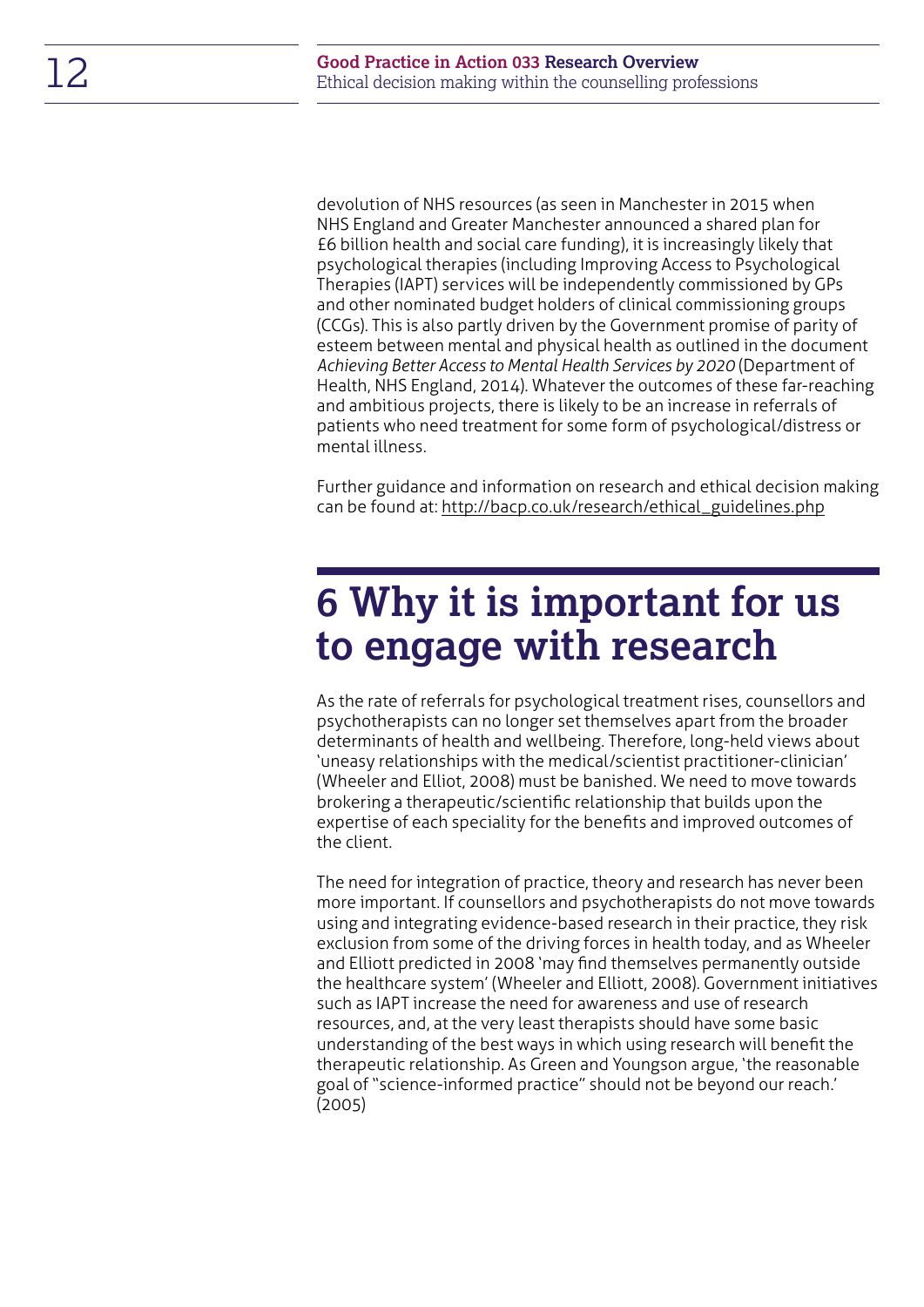## <span id="page-12-0"></span>**7 The ethical imperative for engaging in research related to ethical decision making**

According to the *Ethical Framework for the Counselling Professions* (BACP, 2018), our commitment to clients includes a commitment to 'work to professional standards by keeping our skills and knowledge up to date' (Commitment 2b) and within the good practice section, we 'value research and systematic inquiry by practitioners as enhancing our professional knowledge and providing an evidence-base for practice in ways that benefit our clients' (Good Practice, point 84). Professional competence will only be achieved and maintained by engagement at some level with clinical research.

Furthermore, there is a definite trend towards the development of 'embedded' clinical/psychotherapeutic practice into the domain of social work, charity or aid and rescue work, educational services and even religious practice. Indeed, online therapeutic practice through the internet is a fairly new trend where ethical issues presented may be novel. Persons who offer and provide counselling, psychotherapy, or coaching, in these areas are included in the definition of 'practitioners' who are required to be accountable under the *Ethical Framework for the Counselling Professions* and thus, need to be informed and made aware of the developments in ethical decision making.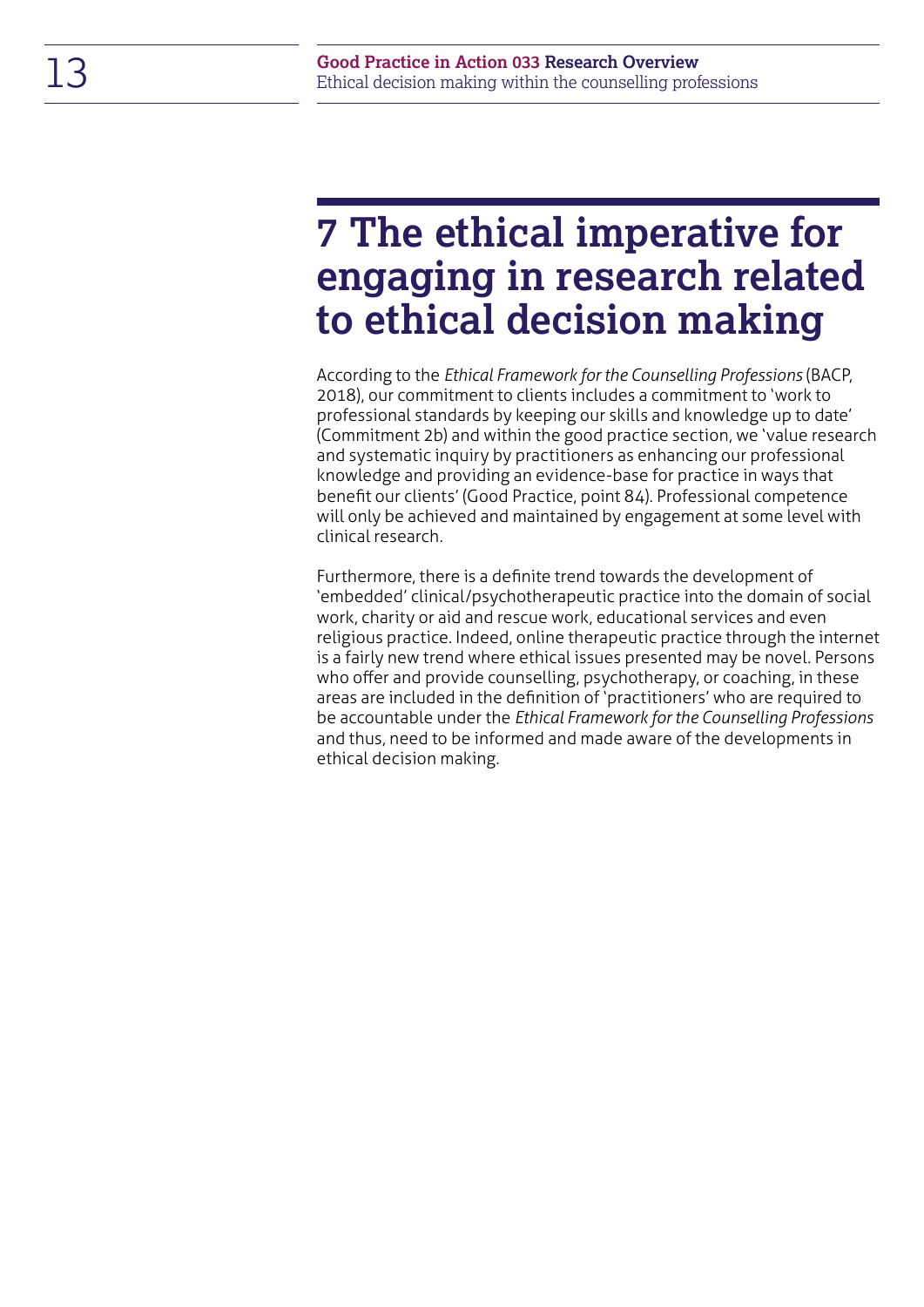## <span id="page-13-0"></span>**8 Research about ethical decision making in counselling and psychotherapy**

### <span id="page-13-1"></span>**8.1 Studies on professional practice**

Barnett (2011) explored the ethical considerations of the use of selfdisclosure by a psychotherapist. A practitioner must exercise selfawareness and self-evaluation, particularly of their personal values and motivations for self-disclosure. Also, before deciding to proceed with selfdisclosure, the practitioner must thoroughly evaluate the client's needs and history to determine the appropriate use of self-disclosure.

Barnett and Molzon (2014) later explored the thoughtful and deliberative processes for responding to feelings of attraction that may arise towards clients. They discuss the ethical principles and decision-making considerations of psychotherapists when evaluating their own feelings and motivations, so that they can identify their vulnerabilities and respond ethically when these feelings of attraction to the client arise.

Barnett and Molzon (2014) also examined ethical considerations in clinical supervision. They focus on the role of supervisors who may act as a mentor, professional role model and gatekeeper for the profession. Elements of the ethical practice of supervision are discussed with special attention to informed consent, the supervision contract, competence, diversity and multicultural competence, boundaries and multiple relationships in the supervision relationship, documentation and record keeping, self-care, and the ending of the supervisory relationship.

Davis and Younggren (2009) discuss how and when to diplomatically end an active psychotherapy relationship with a blending of clinical practical and ethical factors. Practical considerations such as: the client failure to pay for the services, the patient's failure to comply with the treatment, or when the patient violates the practitioner's professional boundaries or threatens him or her, are general guides for functional competence in ending psychotherapeutic relationships.

Dembo and Clemens (2013) probe the ethics of providing hope in psychotherapy. They note the scarcity of literature on the ethics of encouraging hope in psychotherapy, especially where illness is resistant to treatment. There is an analysis of two cases where an 'optimal margin of illusion' is necessary to promote good mental health, especially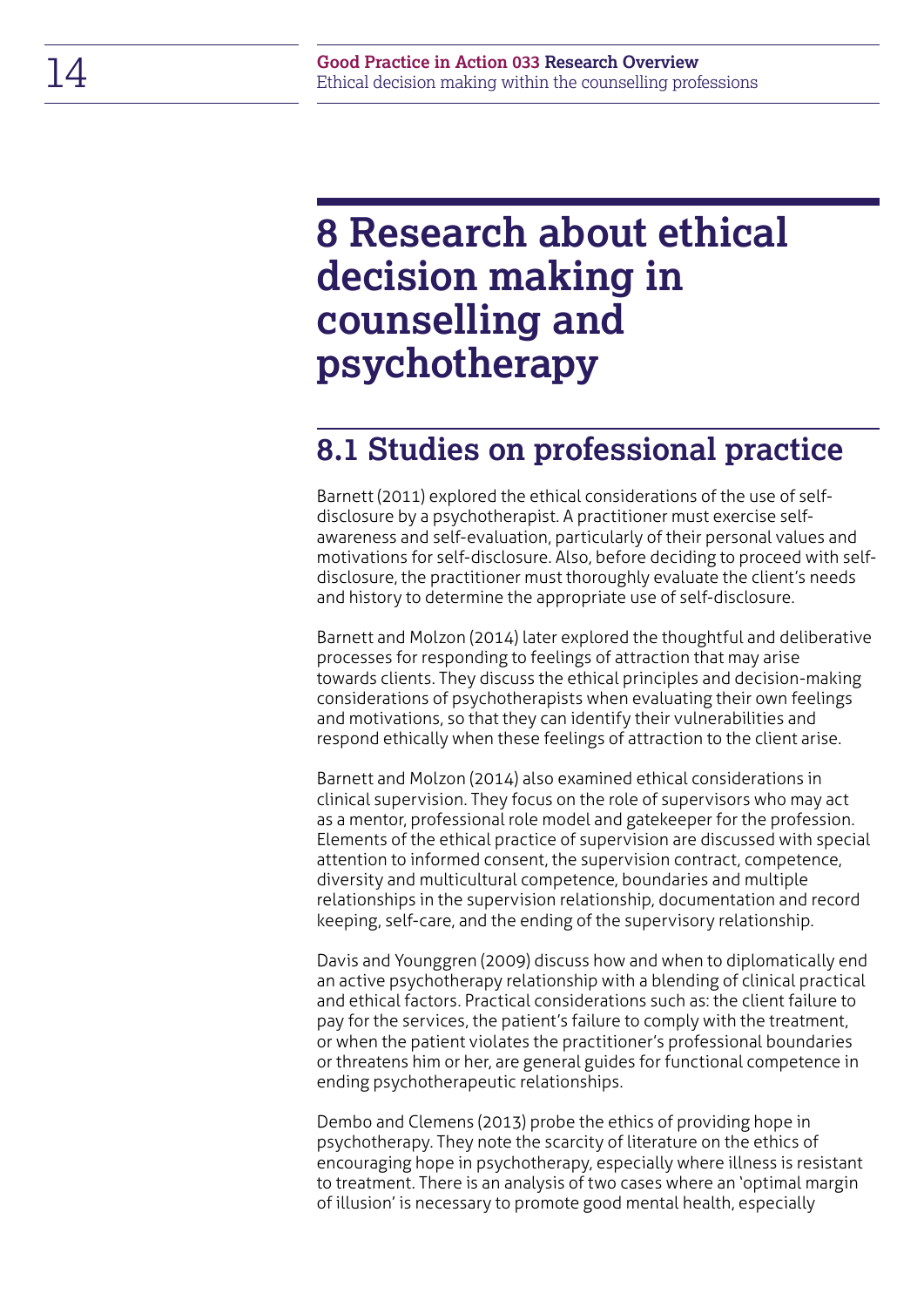when there is contextual evidence that stark realism is correlated with mild to moderate depression in the client. In this instance, the defence mechanism of denial (by providing an optimal margin of illusion of hope) may preclude the experience of paralytic despair.

Everett et al. (2013) explored ethical boundaries in the practice of counsellors in 'queer', 'Two-Spirit' or 'trans communities' while being members of those same communities (gay, lesbian, bisexual, transgender, etc). They assert that these communities are under-served and that, often, multiple relationships may exist between counsellors and clients. The study proposed that codes of ethical behaviour are aspirational goals and not enforceable standards of conduct. Considerations such as the client's best interests and transparency, are proposed as guides to managing dual or multiple relationships.

Eight of the 13 studies explored relationships between clinical practitioners and their clients, including one study which explored the ethical issues that may arise when physical touch is used within the context of counselling. Calmes et al. (2013) note that touch experiences are not uncommon in psychotherapy: there is the inadvertent touch, touch as conversational markers or touch as an expression of the therapeutic relationship. Touch has therapeutic use in that it can be used as a grounding mechanism, it can give a sense of safety and comfort, it may bring greater self-awareness to the client, and more importantly, it may re-introduce touch as a positive experience and functional aspect of relationships. Despite these benefits, there is a controversy on the use of touch in therapy. On the other hand, touch can cause boundary crossings and boundary violations, as well as cause harm to clients. The six ethical principles outlined in the *Ethical Framework for the Counselling Professions* (Ethics, point 5) of trustworthy, autonomy, beneficence, non-maleficence, justice and self-respect must be used when determining whether or not touch is used in counselling.

One study explored the ethical issue of encouraging self-help and self-care in clients as part of traditional counselling. Bernecker (2014) highlights that the majority of those suffering from mental illnesses are under-served and to address this she asserts that those who are undergoing intensive interventions may benefit from guided self-help. However, as the safety of clients may be undermined in guided selfhelp, ethical concerns that could arise from using guided self-help are discussed. More importantly, Bernecker gives a practical guide for implementing guided self-help among clients. First, the threshold issue is whether or not guided self-help is in accordance with the ethical principles of beneficence and non-maleficence; second, the issue is whether or not it conforms to the principle of justice. Bernecker stresses that because guided self-help is less stigmatising than psychotherapy and improves self-efficacy, it may actually affirm the principle of justice. It is also recommended that even when the practitioner has decided that offering the client guided self-help does not violate the principles of beneficence, non-maleficence or justice, the practitioner must remain self-aware about the possible ethical dilemmas posed by its use.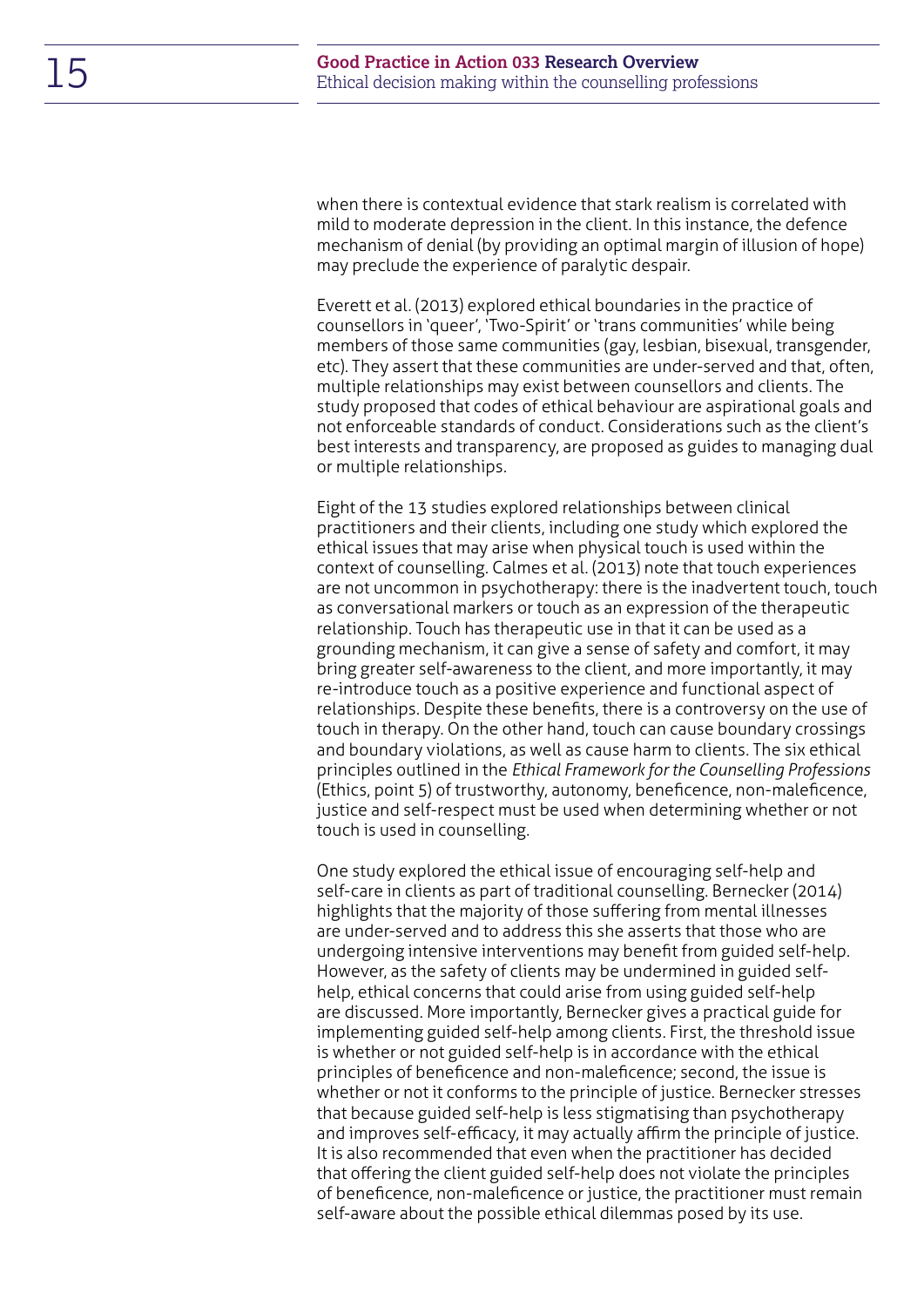Rummel and Joyce (2010) note the operation of online internet counselling clinics and provide an overview of online counselling modalities. They discuss in detail the possible ethical concerns (confidentiality, non-maleficence, conflicts of interest, etc.) associated with different modalities of online counselling. The authors use the principles and frameworks for internet counselling expressed by professional bodies in the United States such as the National Association of Social Workers, the American Counseling Association, and the National Board of Certified Counselors. They concede that studies of the efficacy of internet counselling modalities are necessary and recommend further research.

Barland Edmondson (2010) provides a qualitative literature review on the self-care of students in doctoral graduate programmes in psychology in the US. Using Grounded Theory, studies which document what students understand by self-care were reviewed and analysed. The findings were then cross-validated with the findings from qualitative interviews of six directors of doctoral programmes in psychology. It was found that whilst directors of such programmes are aware of the need for self- awareness with regard to self-care and wellness by their trainees; cohort studies of trainees would be necessary to determine the level of self-awareness of trainees about their need for self-care. A clear trainee self-care statement; which serves as a checklist for trainees, was proposed.

A qualitative study by Medau et al. (2013) explored the ways in which practitioners deal with their treatment errors. It was found that the practitioners interviewed for the study preferred to disclose their errors to clients. The study proposes that more training for psychotherapists be provided to inform their error disclosure.

## <span id="page-15-0"></span>**8.2 Studies involving teaching ethics**

The study by Henderson and Malone (2012) echoed the need expressed by the Council for Accreditation of Counseling and Related Educational Programs (2009) for counselling students to receive ethics education. It was proposed that one way that counselling students might learn to translate ethical theory into ethical practice was by using fairy tales as case studies for ethical dilemmas. Students can be led to analyse the fairy tales from a relational–culture perspective so that they are trained to recognise ethical dilemmas, identify the values or core principles in conflict, propose probable scenarios, and extrapolate the possible consequences of each scenario.

A study by Even (2012) is a statistical analysis of the ethical violations and sanctions received by licensed professional counsellors. The aim was to determine the efficacy of ethical training in the counselling profession. The factors, which were accounted for in the statistical analysis, were: professional accreditation, ethics training, years in service, and graduate degree. There were no conclusive findings; correlations remain hypothetical pending further research.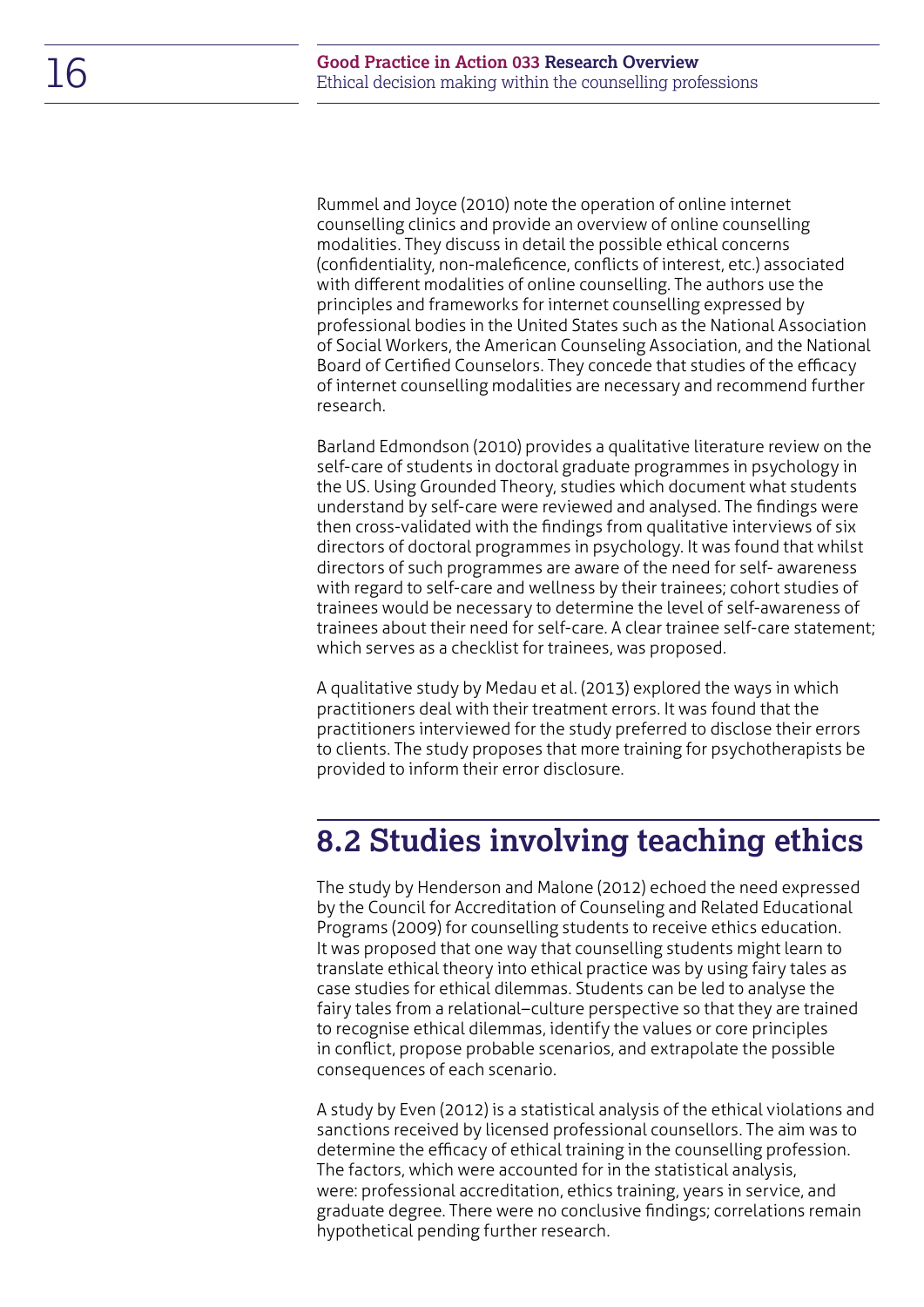Two studies by Lambie et al. (2010; 2011) predicted that high levels of social–cognitive development, significant knowledge regarding ethical and legal practice, and the understanding of sound ethical decisionmaking processes would be associated with delivery of effective and ethical services to clients. The studies investigated the effects of two counselling ethics courses, which were delivered to 64 students. The courses were found to have increased the students' legal and ethical knowledge, however, it was found that the social–cognitive maturity of the students before taking the course also predicted high ethical and legal knowledge scores. This implies that skills in identifying ethical issues and ethical conflicts can be gained with adequate training.

A qualitative study by Kolay Akfert (2012) underscores that counsellors working in teaching environments encounter ethical dilemmas, especially in the areas of client privacy, as a result of counsellors in a teaching role having multiple relationships with clients (as teachers, mentors and counsellors). It often becomes necessary for them to transfer competences and values from counselling into their teaching roles. The majority of the 40 participants in this study expressed concerns about their perceived lack of competence in resolving such ethical dilemmas.

In contrast, the study by Brown et al. (2014) was an online survey of training directors of education programmes involving practice-based, internship and post-doctoral students of counselling and psychology. The training directors identified one important ethical area of concern: that the trainees in their programme often had a need for psychological services themselves. Thus, while training these students, the supervisors also perceive the trainees' needs for psychological services. This is over and above assessing trainees' ethical competence in providing counselling. The supervisors in these training programmes identified that multiple relationships exist within this context: supervisors assess the competence of the trainees, but they also assess the psychological health of the trainees.

Shoepke (2013) explored the ability of master's counselling students to accurately identify ethical dilemmas in a study of 135 master's students across the US. Students from programmes that were officially accredited by professional associations scored significantly higher on the Ethical Problem Survey than students from non-accredited programmes. From this, it may be inferred that accredited programmes are more likely to incorporate training in ethics and therefore better prepare trainees for ethical decision making.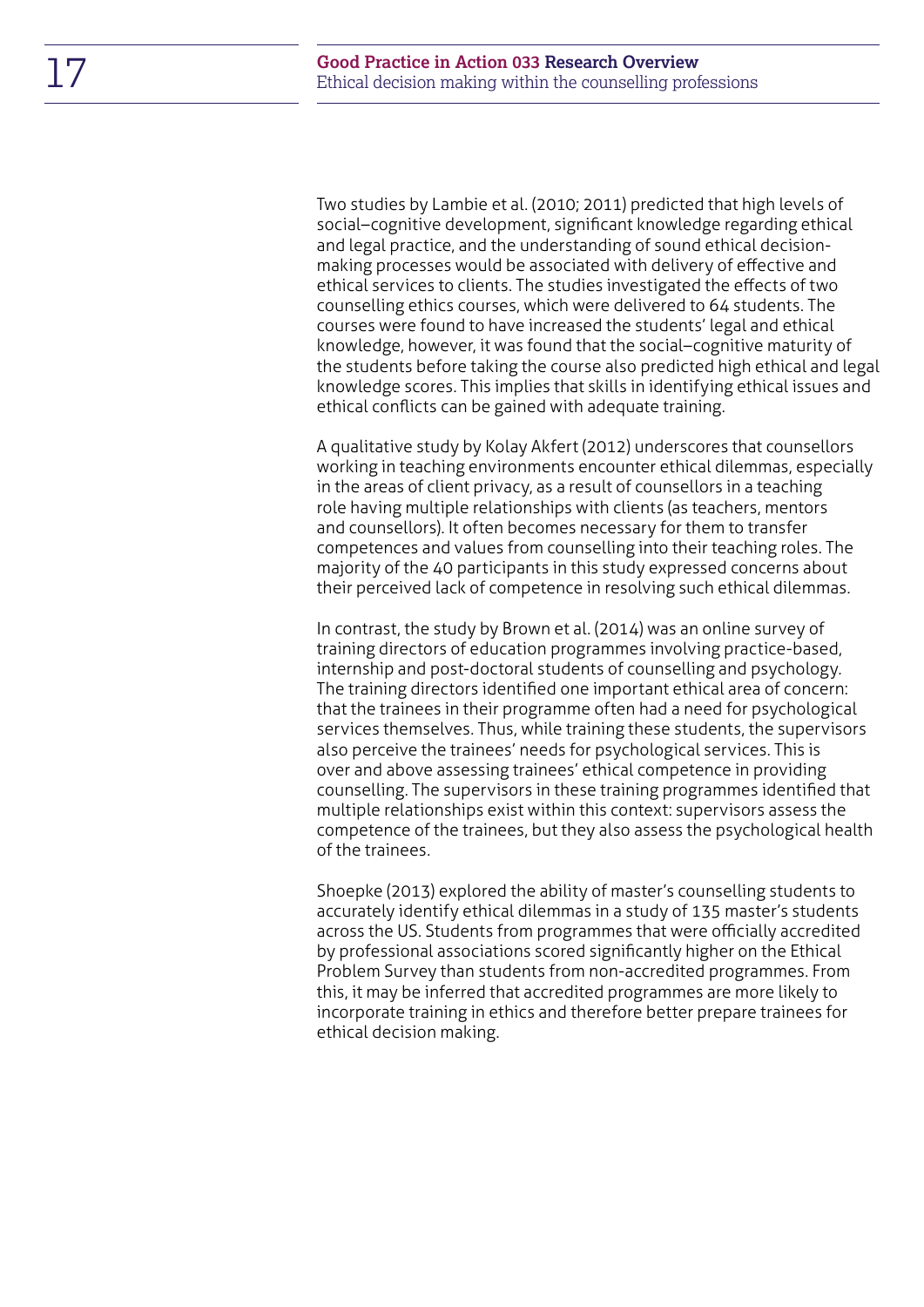### <span id="page-17-0"></span>**8.3 Studies involving new contexts and delivery of counselling services**

### <span id="page-17-1"></span>**8.3.1 Social media**

Babb's (2013) study explored whether or not the use of Facebook had an impact on students' relationships with peers, supervisors and clients. The students' views highlighted grey areas in social networking, which are not addressed by the current ethical codes of the American Counseling Association. The study sheds light on how the ethical code of the American Counseling Association needs to be adapted to accommodate the use of online social networking. The British Psychological Society (2012) has created its own ethical guidelines for 'e-professionalism' and the use of social media for clinical psychologists available at: https:// www1.bps.org.uk/system/files/Public%20files/DCP/cat-1096.pdf.

Good practice would seem to be that no identifiable information should be transmitted via social media without explicit permission from clients; standards of personal conduct apply to the use of social media and the appropriateness of material should be carefully considered; and clear communication with clients is fundamental, especially in terms of the nature of the relationship. For more information and resources in respect of online working and social media see the *Ethical Framework for the Counselling Professions* [https://www.bacp.co.uk/media/3103/bacp](https://www.bacp.co.uk/media/3103/bacp-ethical-framework-for-the-counselling-professions-2018.pdf)[ethical-framework-for-the-counselling-professions-2018.pdf](https://www.bacp.co.uk/media/3103/bacp-ethical-framework-for-the-counselling-professions-2018.pdf) and further Good Practice in Action resources available at: [https://www.bacp.co.uk/](https://www.bacp.co.uk/events-and-resources/ethics-and-standards/good-practice-in-action/) [events-and-resources/ethics-and-standards/good-practice-in-action/](https://www.bacp.co.uk/events-and-resources/ethics-and-standards/good-practice-in-action/).

Bratt (2010) notes the increased use of social networking websites among Canadian counsellors, as well as the lack of studies addressing the ethical issues, which may arise with the use of social networking sites by professional counsellors and psychotherapists. The author draws on literature from other disciplines to draw attention to ethical concerns inherent in the use of these new methods of communication. The foremost concern here is the potential breach of boundaries as clients access personal information about the practitioner and the practitioner accesses personal information about the clients.

Finn and Barak (2010) explored questions related to the process, perceived outcomes, and ethics of therapists who provide counselling and therapy online. This study was a survey of 93 e-counsellors with at least a master's degree. Respondents were satisfied with their e-practice and believed that it was effective, although e-therapists may not have had any formal training or supervision specific to online practice. Current e-practice appears to be part- time and supplementing face-to-face practice. This study found that there is very little consensus about ethical obligations, which makes formal training, supervision and ethical training in e-counselling necessary.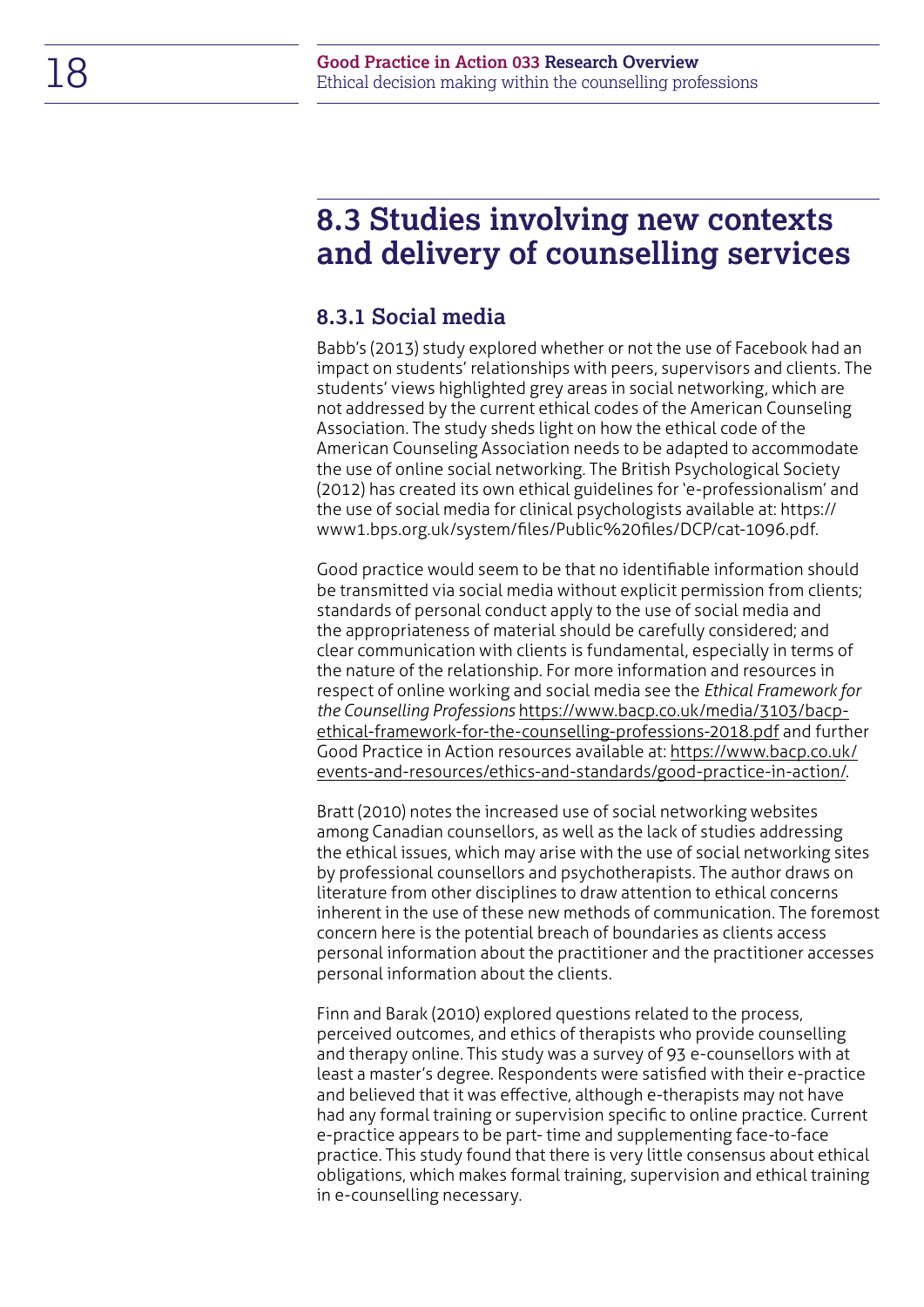Fitzgerald et al. (2010) observed that provision of mental health services over the internet is increasingly common. While the evidence for its efficacy is mounting, it poses unique ethical issues. This study examines ethical issues from the framework of the Universal Declaration of Ethical Principles for Psychologists. The potential liability risks and malpractice risks of e-counsellors, especially when there are charges of treatment errors involved, are also explored.

Lehavot et al. (2010) note the controversy sparked by users of social networking sites who are counselling and psychotherapy professionals, especially when they post personal information. They explore the implications and consequences of clients accessing personal information about their therapists or counsellors through social networking, identifying in particular that social networking sites increase potential harm to practitioners.

### <span id="page-18-0"></span>**8.3.2 Community outreach psychotherapy**

Rogers (2013) explored the ethical boundaries and challenges experienced by trainees who provide outreach psychotherapy in the community. A training course was designed based on information from a literature review on the factors that make this type of psychotherapy ethically challenging. Nine pre-doctoral psychology interns were given this training and a survey assessed perceived knowledge and skills gained during the training. A statistical analysis of the survey and a thematic analysis of the open comment section of the survey showed that the interns found the training helpful and that the use of five basic ethical principles (IDEAL) was useful as a checklist to facilitate ethical decision making: 1) Identify or scrutinise the problem 2) Develop alternatives or hypotheses, 3) Evaluate or analyse options, 4) Act on or perform the best option, 5) Look back or evaluate the results (Knapp and VandeCreek, 2006).

Lauka (2012) explored the attitudes of counsellors who provide in-home and outpatient counselling to young people in trouble with the law. It was found that the foremost ethical issue faced by these counsellors was when they had to tell clients to seek help from specialist mental health services, having assessed that the mental health issues presented were beyond their own professional competence. Doing so runs counter to the nondirective approach of counselling but is nevertheless in the best interests of the client.

### <span id="page-18-1"></span>**8.3.3 Open forum counselling**

Garrison and Eckstein (2013) explored open forum counselling, which involves interviewing an individual before an audience in order to educate the audience about a particular problem. Ethical issues in this type of counselling involve the informed consent of the interviewee, as well as respecting their autonomy and dignity. Specifically, the authors focused on the aspect of informed consent that limits confidentiality, as well as the nature, possible risks and benefits of the treatment.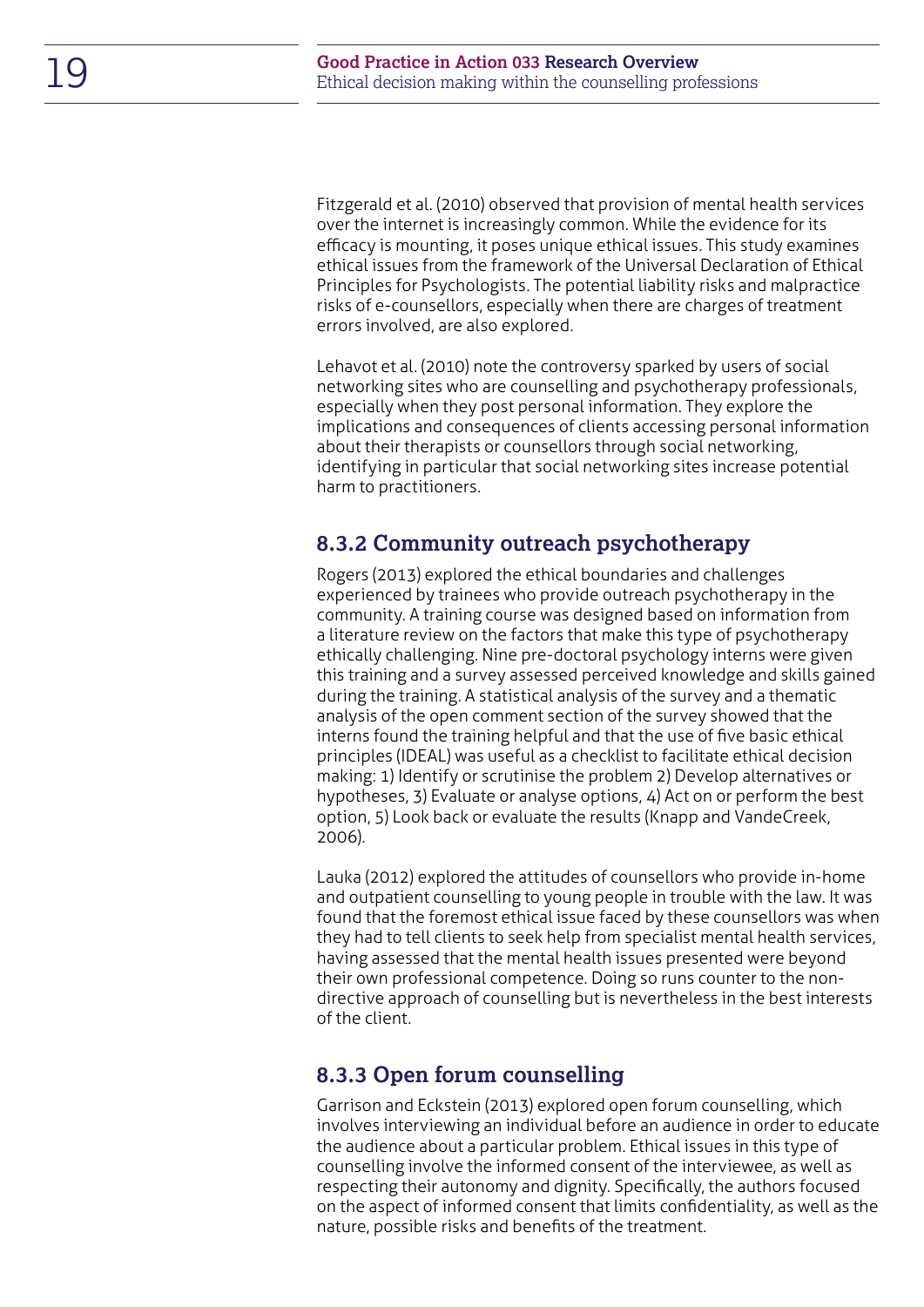Hartshorne et al. (2010) address the ethical issue of the right to privacy, which arises in open forum family counselling, where it is not always clear who the client is; it could be just one member of the family or the entire family. The therapist's duty of care to ensure privacy is owed only to the therapist's client. When counselling is in the form of an open forum, disclosures made by members of the family who may not be clients of the therapist are not covered by that duty of care to ensure the client's privacy. These same issues were raised in the study of Gillie and Shackleton (2009) in their study regarding Gestalt open forum counselling.

### <span id="page-19-0"></span>**8.4 Studies involving culture and religious sensitivity**

### <span id="page-19-1"></span>**8.4.1 Integrating religion and spirituality into practice**

Barnett and Johnson (2011) assert that there are times when religious or spiritual concerns may be relevant to the reasons why clients seek treatment from a psychotherapist, such as when religion is an area of conflict or distress or when religion is a source of strength and support. Psychotherapists can access these religious or spiritual concerns to enhance the benefit of psychotherapy. To effectively integrate religious and spiritual interventions into ongoing psychotherapy, ethical considerations must be assessed; informed consent must be given, there must be competence on the part of the psychotherapist, and there must be a clear expression of boundaries and co-operation with other professionals. Good judgement is recommended in integrating religion and spirituality into clinical work. Even when they are not particularly religious themselves, practitioners need to ensure that religious and spirituality issues are introduced when they have clients for whom religious and spiritual issues are salient or clearly linked to presenting problems. However, the link between presenting problems and religious or spiritual issues seems to be the only justification for incorporating religion and spirituality into clinical practice.

Herlihy (2014) analysed four legal cases led by clients against counsellors and counselling students who refused to counsel lesbian, gay, bisexual and transsexual clients on the basis of their own religious beliefs. While this review analysed the different ethical issues involved (i.e. gender sensitivity, non-discrimination), and the implications for practice were discussed, more research is recommended. The ethical dilemma in such cases is basically a clash between the personal values of the professionals vis-a-vis the rights of clients and whether or not harm will result to the client if the professional's religious or spiritual views are brought to bear upon the therapeutic relationship.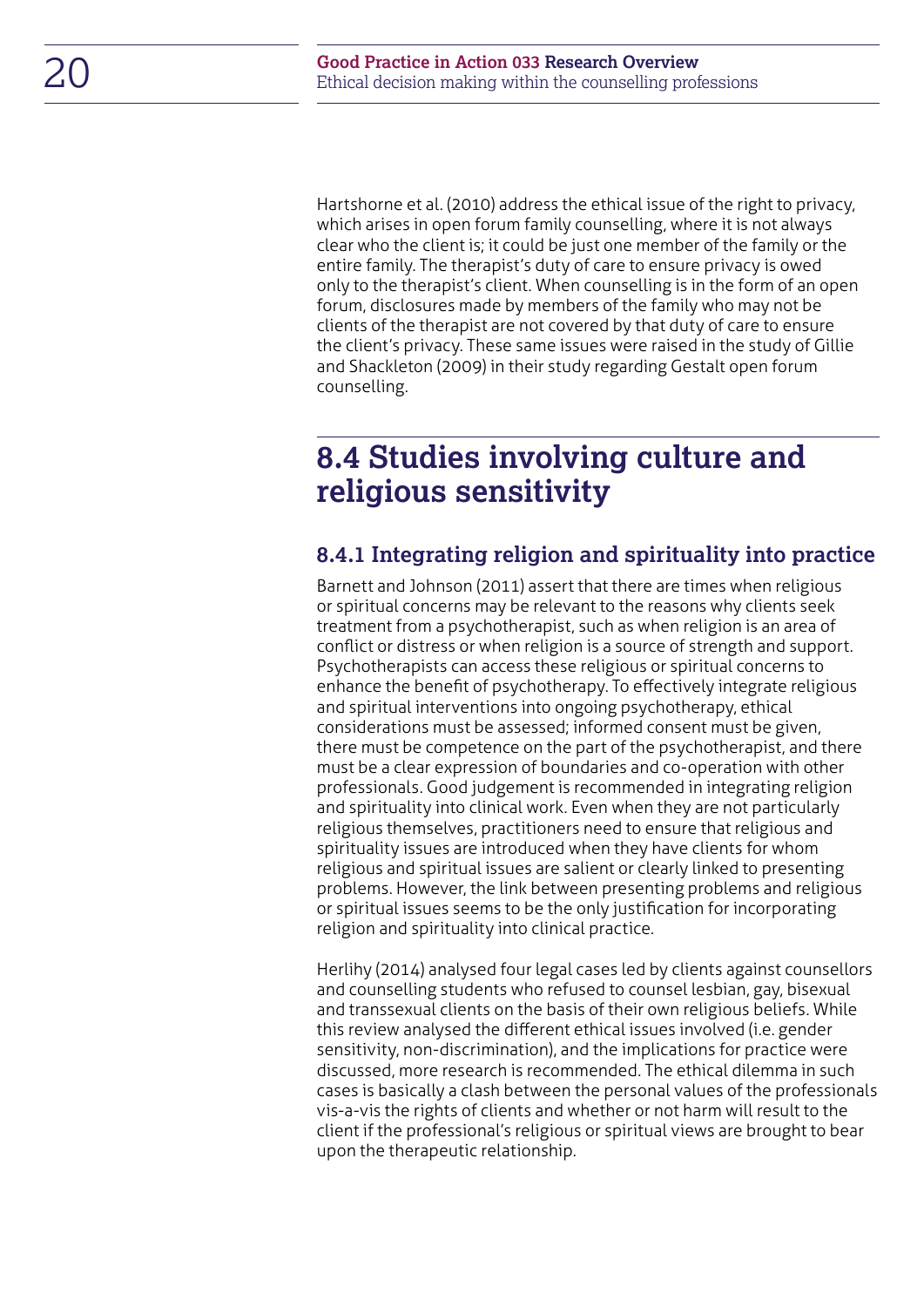Gonsiojorek et al. (2009) highlight that most practitioners perceive the incorporation of religion and spirituality into psychotherapy as posing 'inherent messiness', especially where competence in religion and spirituality is concerned. Granting that religion and spirituality might have a direct bearing on the presenting problems of the client, the practitioner may lack sufficient competence in knowledge about religion to provide counselling in this matter. Although the practitioner may choose to incorporate religion or spirituality into the counselling, they may think that this is beyond their competence and feel a referral to a minister or priest may be necessary. One ethical issue that this raises is the competence of the minister or priest to provide counselling services, as their lack of competence in counselling may put the client at risk of harm. There is also a problem in terms of collaboration with clergy, as well as demarcating the boundaries of this area of practice especially as it impacts on regulation and billing for services.

Swenson et al. (2009) explored the manner by which Christian counsellors respond to ethical concerns related to faith or moral issues. A total of 362 members of the Christian Association for Psychological Studies responded to a survey concerning practice behaviours. They were also asked to rate the degree to which they consider the behaviour (in the vignettes provided) ethical. It was found that the practitioners' religious beliefs and their actual behaviour were consistent, suggesting that the manner by which Christian counsellors determined the parameters of what constitutes professional ethical behaviour is not contradictory to their spiritual or religious and moral values.

### <span id="page-20-0"></span>**8.4.2 Integrating cultural practices into practice**

A survey by Zhao et al. (2011) of psychotherapists of Chinese ethnicity found that principles of Confucianism are a major influence on the ethical practices of Chinese psychotherapists. This suggests that there should be training for Chinese psychotherapists when there are pre-existing relationships between the therapist and their client. There was also a suggestion to the researchers that traditional Chinese cultural values, such as the value of 'face' (how one appears before significant others or how one is perceived by significant others), be included when stipulating guidelines in dual relationships.

Brennan (2013) highlights the challenges of private practice in rural communities where stigmatising views about psychotherapy are held. This article gives timely advice on branding (extrapolated from the field of marketing) for practitioners in rural areas so that they can build their practice, manage their visibility, negotiate boundaries and successfully integrate into the community. Using techniques in brand marketing, counsellors can avoid the possible stigma that can occur for clients in a small community (where everyone knows each other) seeking counselling services. The article specifically notes that the dilemmas of a rural setting may include the fact that a practitioner may have dual relationships with residents.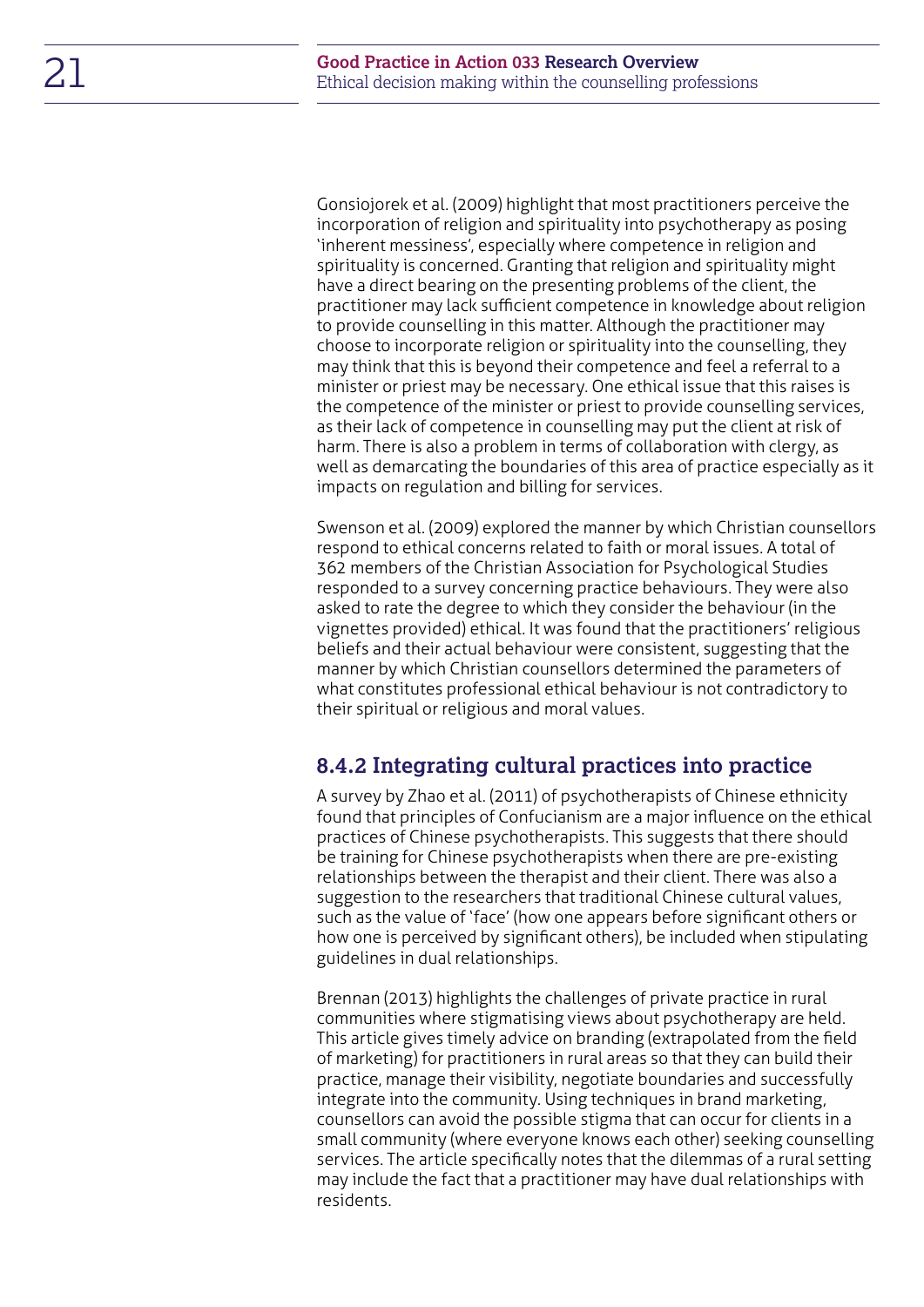In both of these studies, the implications of duality of relationships on ethics were explored; issues such as whether or not business relationships or social relationships that are culturally defined put the integrity of the therapeutic relationship in jeopardy were of paramount importance. This question is especially controversial as counselling relationships must necessarily be culture sensitive and therefore the ethical problem is not confined to the awareness of the practitioners as to potential ethical dilemmas but also in resolving any conflict between cultural practices and the requirements of the code of ethics.

### <span id="page-21-0"></span>**8.5 Counselling in the context of schools**

Crespi (2009) explored the legal, ethical and treatment issues in group counselling in schools. The complexity of group counselling children is discussed, including the appropriate means by which consent (from the children as well as their parents) may be obtained and the ethical challenges of providing direct services to students. This study highlights that in group counselling, sensitive information is shared by participants, which may be divulged by the participants themselves, making boundaries and confidentiality more difficult to manage.

Moyer et al. (2012) proposed the question of when it is ethical to inform school administrators about the risk-taking behaviours of students. The research surveyed school counsellors across the US, asking them if it was justified to break confidentiality and report the risk-taking behaviours of students. The responses show that when the risk-taking behaviours are directly observed, or when the behaviours occur during school hours on school grounds, then breaking confidentiality is ethical. The school counsellors showed a preference for a written policy on breaking confidence to guide their actions. For more information and guidance in respect of the legal aspects of working in schools in the UK see Good Practice Legal Resources; GPiA 002 *Counselling children and young people in England, Northern Ireland and Wales in school contexts*, GPiA 014 *Managing confidentiality*, and GPiA 031 *Safeguarding in the context of counselling children and young people in England, Northern Ireland and Wales*. These can be found at: [https://www.bacp.co.uk/events-and](https://www.bacp.co.uk/events-and-resources/ethics-and-standards/good-practice-in-action/)[resources/ethics-and-standards/good-practice-in-action/](https://www.bacp.co.uk/events-and-resources/ethics-and-standards/good-practice-in-action/)

Luke et al. (2013a) observed that the role of school counsellors has been expanding and deepening over the past decades as the student population is becoming more diverse. The transforming role of school counsellors along with the transforming needs of students presents ethical dilemmas for school counsellors, and counsellors working within the context of schools must be supported to develop skills and problemsolving strategies to navigate such dilemmas. Luke et al. propose that the *Intercultural Model of Ethical Decision Making for School Counsellors* is used. This model comprises seven steps: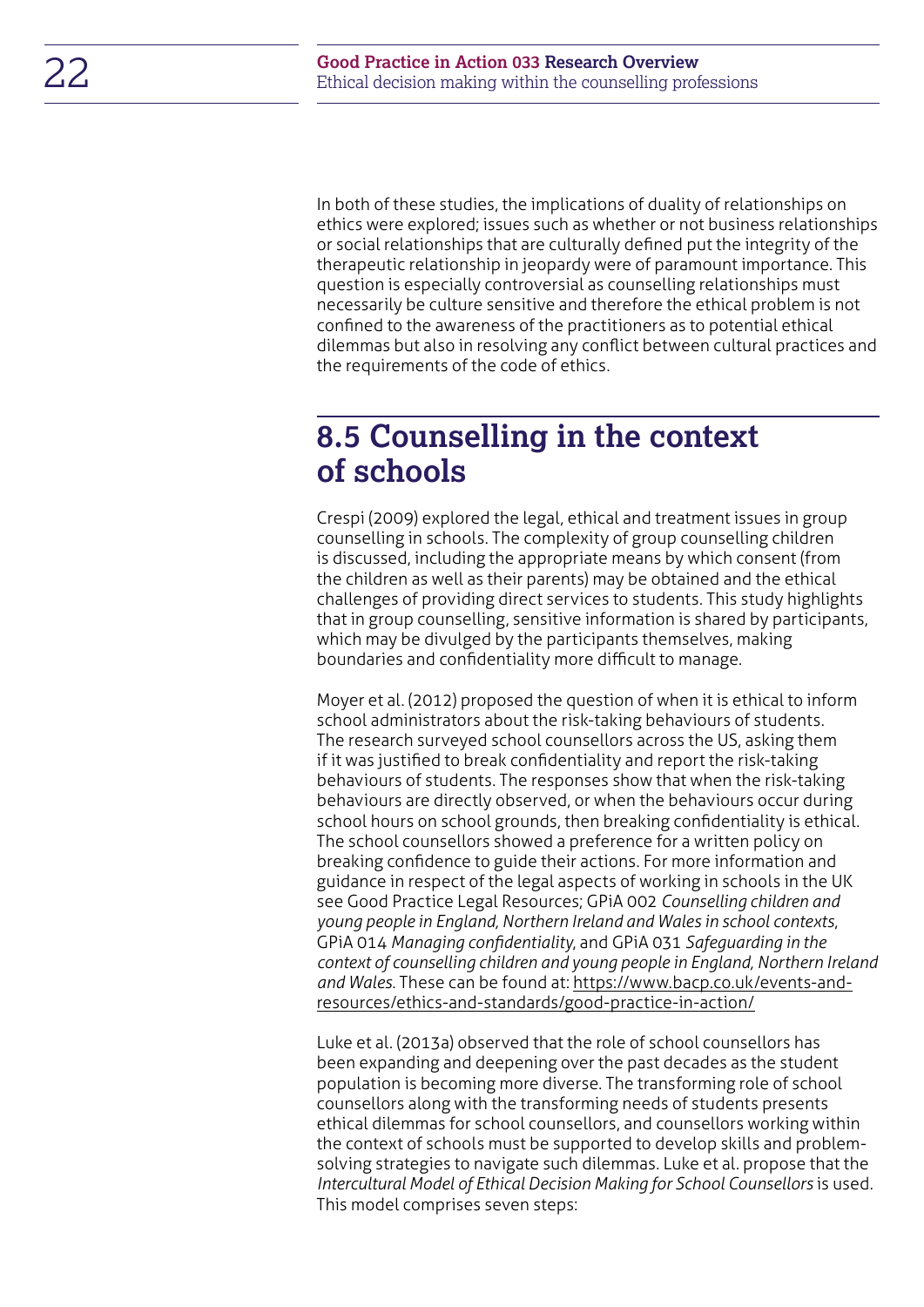*1) recognising there is an ethical dilemma related to cultural, religious or worldviews (CRW)* 

*2) identifying the CRW factors relevant to the particular case identifying and reviewing institutional policies and procedures, as well as relevant codes of ethics* 

*3) identifying and reviewing institutional policies and procedures, a well as relevant codes of ethics*

*4) consulting with cultural experts* 

*5) considering alternative courses of action* 

*6) analysing the relationship between potential courses of actions and its agreement with CRW factors* 

*7) selecting, documenting and evaluating the course of action that best meets the client's needs.* 

A related study, also reported by Luke et al. (2013b), tested the Intercultural Model of Ethical Decision Making with a sample of 48 counsellor trainees enrolled in three counselling courses across two universities. Although pre-test scores were significantly different between students who had taken a multicultural course and those who had not, there was no post-test difference. Nevertheless, it provides a framework for school counsellors to deal with ethical decisions.

McDonald (2009) observed the ethical decision making of secondary school counsellors, using a qualitative research design with interpretative analysis. The data showed that the areas of work related to administrative policy issues, emotional and behavioural issues, college admission issues, graduation issues, and professional issues. In resolving ethical dilemmas, secondary school counsellors used the Multiple Ethical Paradigms and The Turbulence Theory of Reasoning regarding the best interests of their students. This theory comprises the paradigms of ethics of care, ethics of profession, ethics of justice, and ethics of critique, which are applied to a problem being categorised as light, moderate or severe turbulence. By using these paradigms, the secondary school counsellors in this study were guided by an ethical process rooted in the discipline of education, which allowed them to apply practical actions to solving ethical dilemmas.

Stone and Zirkel (2010) probed the ethical conflicts when school counsellors practice advocacy but their efforts collide with legal protections. This article describes a situation where a school counsellor who advocates for a child's rights may actually violate legal protection for the child, such as the right of the child to privacy. Strong (2010) reflects upon the multicultural competence of school counsellors. In particular, the study highlights the self-awareness and cultural sensitivity which school counsellors must develop when counselling children from different cultures.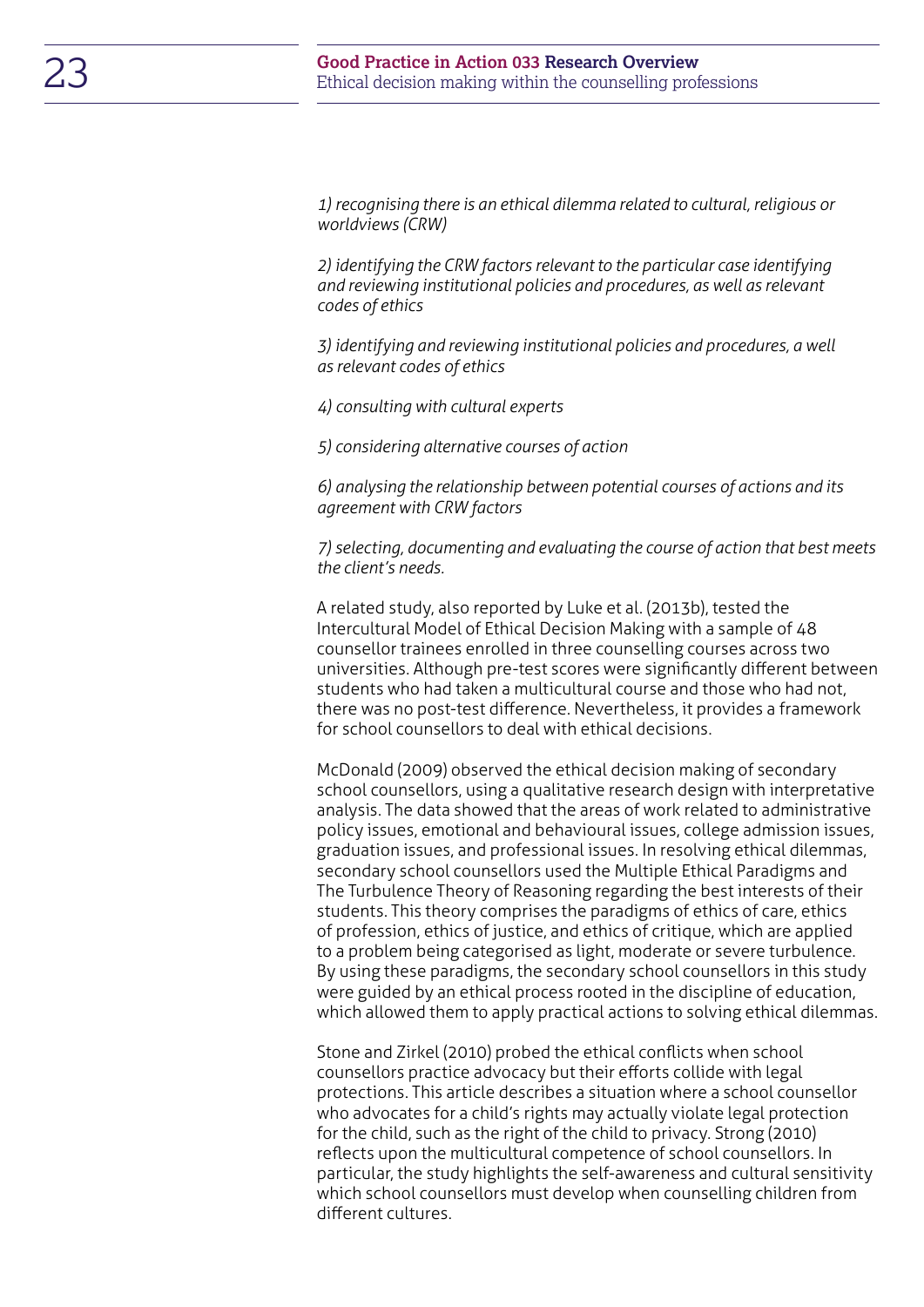Berg et al. (2009) explored the major ethical considerations when counselling suicidal adolescents, which may also make the school counsellor vulnerable to malpractice suits. (It is important to note that this is a US study.) One such ethical issue is whether or not a school counsellor should report the child's suicide ideation to the parents or the school authorities. If the counsellor does not report the suicide ideation and the child succeeds in taking their own life, the counsellor may be sued for malpractice. Particular attention is paid to liability and malpractice information and how counsellors and therapists can safely follow accepted standards of care as enunciated in their professional ethical framework while also improving patient care and decreasing the chances of a lawsuit.

Dewey and Gottlieb (2011) explored the ethical issues involved in the complex practice area of court-ordered outpatient psychotherapy for juvenile offenders – minors and children who are inherently a vulnerable population. Unique ethical considerations, such as the conflict between the rights of the juvenile offenders in criminal prosecutions, as well as their rights as clients of counselling are discussed and harmonised to help practitioners address ethical issues. One right as a client, which the counsellor must respect, is the right to confidentiality; however, as the counselling was ordered by the court to gather information on the juvenile offender's fitness for prosecution or the juvenile offender's mental state to determine sentencing, the right to confidentiality must necessarily be waived.

### <span id="page-23-0"></span>**8.6 Counselling in specific or unique contexts**

#### <span id="page-23-1"></span>**8.6.1 Counselling in the context of refugee experience**

Gilbert (2009) explored the moral dilemmas inherent in the practice of psychosocial counselling among refugees in refugee camps. For example: the lack of clarity of the role of the psychosocial counsellor, confused demands of non-government organisations, and a complexity in the political situation predict the rise of moral and ethical dilemmas. The study identifies issues such as whether or not the refugees may be considered the camp counsellors' clients, and whether or not counselling the refugees is within the competence of the camp counsellors. Addressing these issues depends upon the circumstances and context.

Gilbert (2009) explores the moral dilemmas inherent in the practice of psychosocial counselling among refugees in refugee camps. The counsellors' work entails establishing the identity and nationality of the refugees, as well as finding a host country where they might have relatives. Increasingly, counselling includes addressing refugee trauma and its consequences. This paper is not a study but an analysis that sought to identify the ethical issues involved in psychosocial counselling of refugees.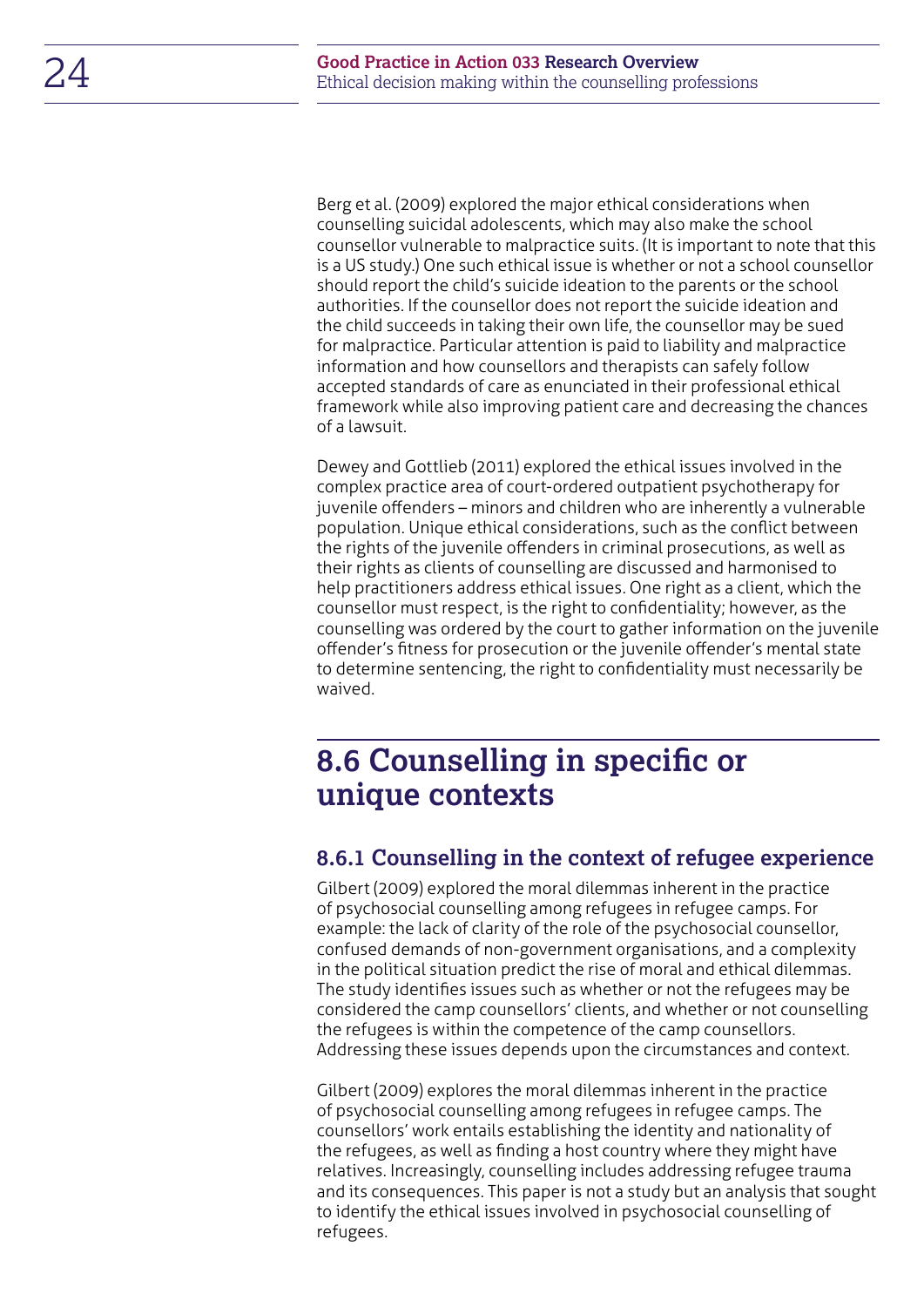### <span id="page-24-0"></span>**8.6.2 Counselling in the context of co-parenting**

Fridhandler and Lehmer (2014) focus their inquiry on the ethical issues that arise when counsellors have clients who are divorced or separated parents and there is high conflict. Often, co-parent counselling is court ordered and its aim is to make communication better to improve the shared care of children. Issues regarding confidentiality, separate meetings with clients, interactions with lawyers and the court, meetings with the children, competence and informed consent are issues that bear upon ethics in this new and evolving modality of practice.

#### <span id="page-24-1"></span>**8.6.3 Counselling in the context of chemical dependency**

Gallagher (2010) examines the views of licensed chemical dependency counsellors regarding ethical education and training, dual and sexual relationships and unlawful conduct. This study suggests that additional training in ethical standards for this group of practitioners, as well as peer assistance programmes, should be developed to support them.

### <span id="page-24-2"></span>**8.6.4 Counselling in the context of grief**

Gamino and Ritter (2009) observe that grief counsellors are confronted with ethical dilemmas daily. The issues include confidentiality, end-oflife, intimacy with clients, and spiritual and cultural considerations. It is emphasised that there is a need for a model for ethical decision making to help counsellors to respond to ethical dilemmas within this context.

## **8.7 Counselling as 'coaching'**

Duffy and Passmore (2010) investigated the development of an ethical decision-making model in coaching psychology to complement existing codes of practice. A focus group of coaching psychologists discussed the development of the model and identified key elements used by coaching psychologists in ethical decision making, which include ethical principles presented in professional codes, relevant literature, personal ethics, moral values, the duty to society, standards of practice, and the law. A six-stage model of decision was proposed – ACTION:

*1) Awareness of the ethical code of the relevant professional body* 

*2) Classification of the issue or dilemma* 

*3) Time for reflection, support and advice* 

*4) Initiation of the development of a number of solutions for the dilemma* 

*5) Option evaluation via the weighing up of the risks and benefits of each solution*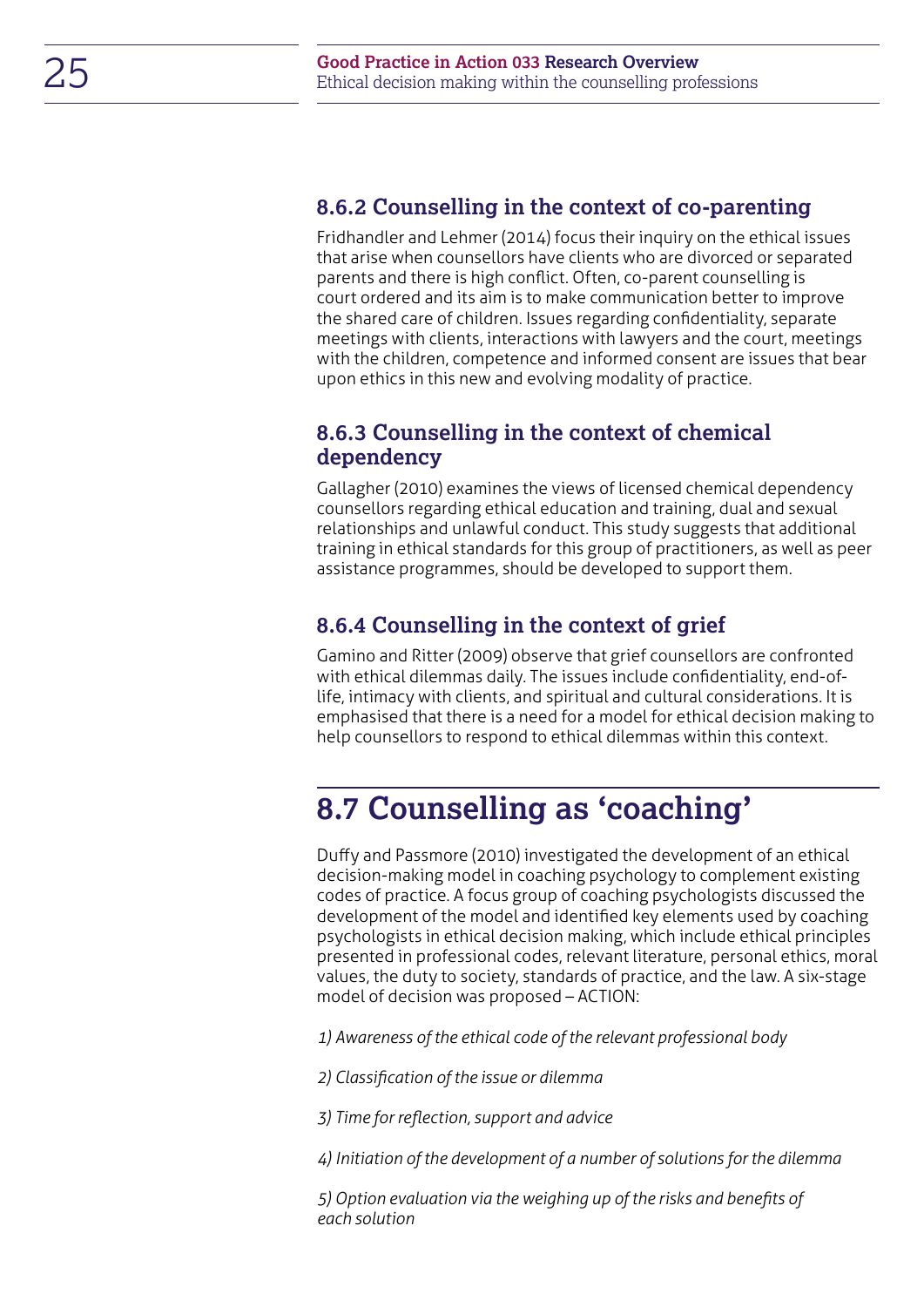*6) Novate – once the appropriate course of action has been chosen, the coach will incorporate it into their ethical experience.* 

Passmore (2009) reflects upon parallel domains of sports and counselling psychology, such as enhancing client autonomy, agency, self-efficacy and resilience. He advocates the use of the ethical frameworks of professional counsellors in the field of sports counselling.

## <span id="page-25-0"></span>**9 Conclusion**

All the ethical situations discussed in this resource present gaps in the existing body of knowledge that research seeks to fill. This overview provides a summary of the available information for practitioners who may already be involved in these new delivery settings and contexts. A counsellor or psychotherapist has the ethical obligation to keep their knowledge and skills surrounding ethical decision making current. As new methods and platforms of delivery of counselling and psychotherapy services become more mainstream, new ethical guidelines have to be provided by professional bodies. For this reason, research and the publication and dissemination of research into these new methods and platforms of delivery and practice have to be probed and studied, and there is an ethical imperative to engage in research into ethical decision making.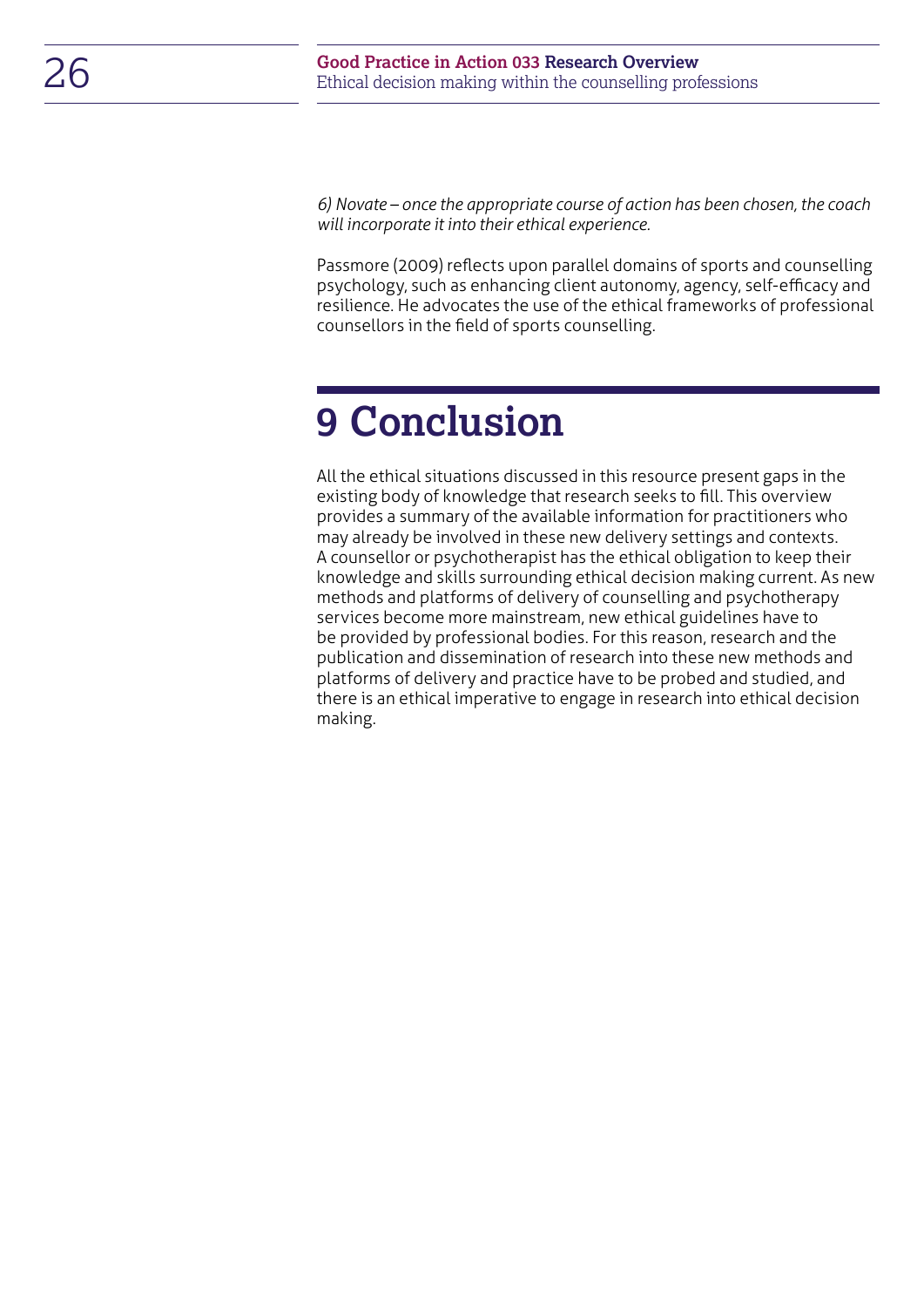## <span id="page-26-0"></span>**About the author**

Dr Nicola Davies is a psychologist, person-centred counsellor, and freelance writer. She has extensive experience in conducting systematic reviews for the Department of Health and other government organisations.

## **References and resources**

Allegranti, B. (2011) *Ethics and body politics: Interdisciplinary possibilities for embodied psychotherapeutic practice and research*. British Journal of Guidance and Counselling 39(5): 487–500.

Allen, J.G. (2013) *Psychotherapy is an ethical endeavor: Balancing science and humanism in clinical practice*. Bulletin of the Menninger Clinic 77(2): 103–131.

Babb, T.A. (2013) *Counselor education student perceptions of the American Counseling Association ethical code as it pertains to the use of Facebook*. Dissertation Abstracts International: Section B: The Sciences and Engineering 74(5–B(E)): no pagination specified.

BACP (2018) *Ethical framework for the counselling professions*. Lutterworth: BACP.

Barland Edmondson, C. (2010) *Self-care advocacy as an ethical obligation in counseling psychology programs*. Dissertation Abstracts International: Section B: The Sciences and Engineering 70(8-B): 5150.

Barnett, J.E. (2011) *Psychotherapist self-disclosure: Ethical and clinical considerations.* Psychotherapy 48(4): 315–321.

Barnett, J.E. (2014) *Sexual feelings and behaviors in the psychotherapy relationship: An ethics perspective*. Journal of Clinical Psychology 70(2): 170–181.

Barnett, J.E., Johnson, W. (2011) *Integrating spirituality and religion into psychotherapy: Persistent dilemmas, ethical issues, and a proposed decision*making process. Ethics & Behavior 21(2): 147-164.

Barnett, J.E., Molzon, C.H. (2014) *Clinical supervision of psychotherapy: Essential ethics issues for supervisors and supervisees*. Journal of Clinical Psychology 70(11): 1051–1061.

Berg, R., Hendricks, B., Bradley, L. (2009). *Counseling suicidal adolescents within family systems: Ethical issues*. The Family Journal 17(1): 64–68.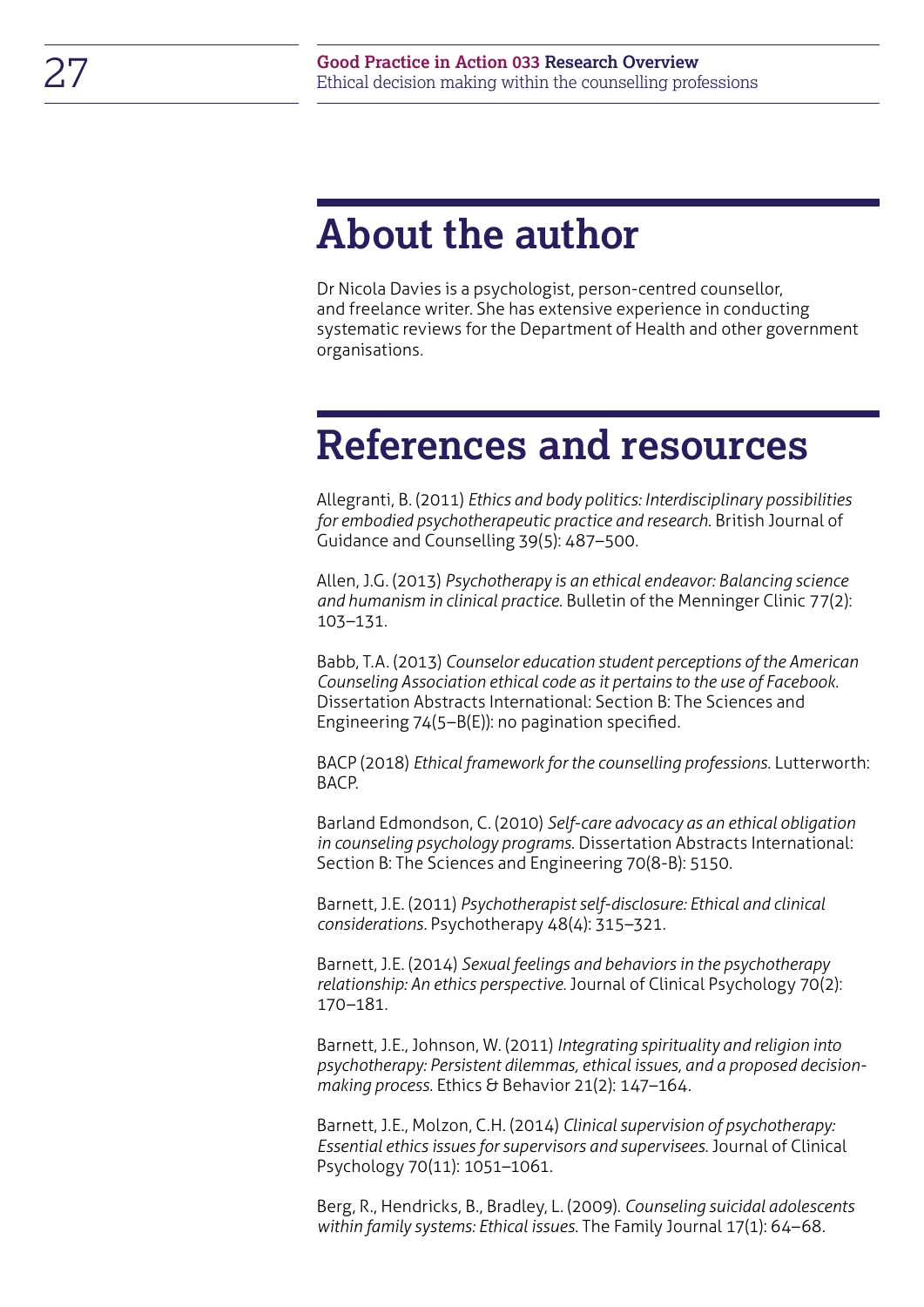Bernecker, S.L. (2014) *Helping clients help themselves: Managing ethical concerns when offering guided self-help interventions in psychotherapy practice.* Professional Psychology: Research and Practice 45(2): 111–119.

Bratt, W. (2010) *Ethical considerations of social networking for counsellors.* Canadian Journal of Counselling and Psychotherapy 44(4): 335–345.

Brennan, C. (2013) *Ensuring ethical practice: Guidelines for mental health counselors in private practice.* Journal of Mental Health Counseling 35(3): 245–261.

British Psychological Society (2012) *Supplementary guidance on the use of social media.* Leicester: British Psychological Society.

Brown, C., Murdock, N., Abels, A. (2014) *Ethical issues associated with training in university counseling centers.* Training and Education in Professional Psychology 8(4): 269–276.

Calmes, S.A., Piazza, N.J., Laux, J.M. (2013) *The use of touch in counseling: An ethical decision-making model.* Counseling and Values 58(1): 59–68.

Council for Accreditation of Counseling and Related Educational Programs (2009) *CACREP Standards*. Available at: [http://www.cacrep.org/wp](http://www.cacrep.org/wp-content/uploads/2017/07/2009-Standards.pdf)[content/uploads/2017/07/2009-Standards.pdf](http://www.cacrep.org/wp-content/uploads/2017/07/2009-Standards.pdf) (accessed 11 September 2018).

Crespi, T.D. (2009) *Group counseling in the schools: Legal, ethical, and treatment issues in school practice.* Psychology in the Schools 46(3): 273– 280.

Davis, D.D., Younggren, J.N. (2009) *Ethical competence in psychotherapy termination.* Professional Psychology: Research and Practice 40(6): 572– 578.

 Dembo, J.S., Clemens, N.A. (2013) T*he ethics of providing hope in psychotherapy.* Journal of Psychiatric Practice 19(4): 316–322.

Department of Health, NHS England (2014) *Achieving better access to mental health services by 2020.* Available at: [https://assets.publishing.](https://assets.publishing.service.gov.uk/government/uploads/system/uploads/attachment_data/file/361648/mental-health-access.pdf) [service.gov.uk/government/uploads/system/uploads/attachment\\_data/](https://assets.publishing.service.gov.uk/government/uploads/system/uploads/attachment_data/file/361648/mental-health-access.pdf) [file/361648/mental-health-access.pdf](https://assets.publishing.service.gov.uk/government/uploads/system/uploads/attachment_data/file/361648/mental-health-access.pdf) (accessed 11 September 2018).

Dewey, L.M., Gottlieb M.C. (2011) *Ethical guidelines for providing courtordered outpatient psychotherapy to juvenile offenders.* Journal of Forensic Psychology Practice 11(1): 1–20.

du Preez, E., Goedeke, S. (2013) *Second order ethical decision-making in counselling psychology: Theory, practice and process.* New Zealand Journal of Psychology 42(3): 44–49.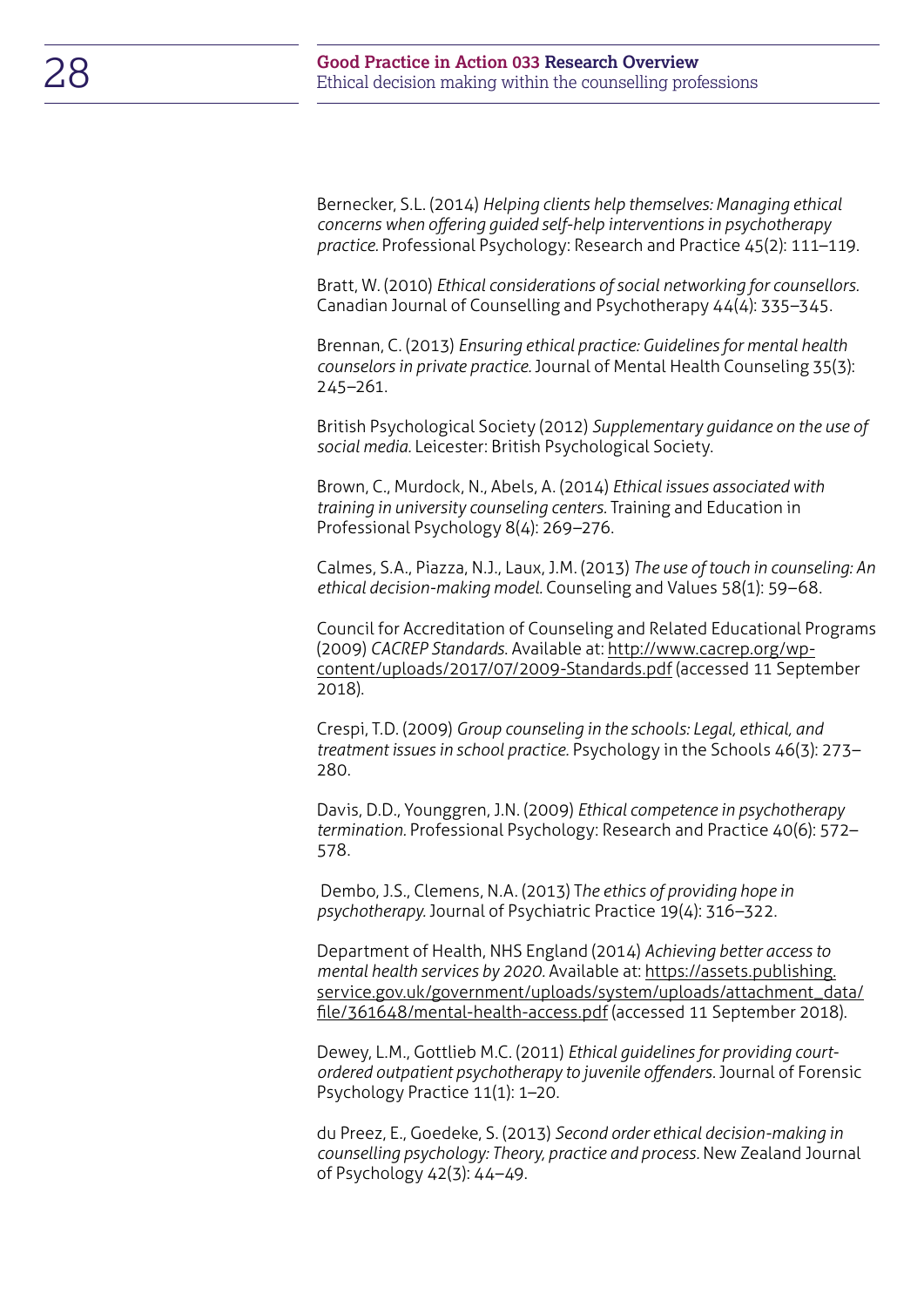Duffy, M., Passmore, J. (2010) *Ethics in coaching: An ethical decision making framework for coaching psychologists.* International Coaching Psychology Review 5(2): 140–151.

Even, T.A. (2012) *Differences between national accreditation standards and graduate ethics training pedagogy among licensed professional counselors (LPC) receiving board sanctions for ethics violations.* Dissertation Abstracts International Section A: Humanities and Social Sciences 72(10–A): 3631.

Everett, B., MacFarlane, D., Reynolds, V., Anderson, H. (2013) Not on our backs: *Supporting counsellors in navigating the ethics of multiple relationships within queer, Two Spirit, and/or trans communities.* Canadian Journal of Counselling and Psychotherapy, 47(1), 14–28.

Finn, J., Barak, A. (2010) *A descriptive study of e-counsellor attitudes, ethics, and practice.* Counselling & Psychotherapy Research 10(4): 268–277.

Fitzgerald, T.D., Hunter, P., Hadjistavropoulos, T., Koocher, G.P. (2010) *Ethical and legal considerations for internet-based psychotherapy.* Cognitive Behaviour Therapy 39(3): 173–187.

Fridhandler, B.M., Lehmer, M. (2014) *Ethical issues in co-parent counseling.*  Journal of Child Custody: Research, Issues, and Practices 11(2): 139–158.

Gallagher, J.R. (2010) *Licensed chemical dependency counselors views of professional and ethical standards: A focus group analysis.* Alcoholism Treatment Quarterly 28(2): 184–197.

Gamino, L.A., Ritter, R. (2009) *Ethical practice in grief counseling.* New York, NY: Springer Publishing Co.

Garrison, R., Eckstein, D. (2013) *Ethical considerations involving informed consent in Adlerian open forum counseling.* The Journal of Individual Psychology 69(4): 344– 356.

Gilbert, J. (2009) *Power and ethics in psychosocial counselling: Reflections on the experience of an international NGO providing services for Iraqi refugees in Jordan.* Intervention: International Journal of Mental Health, Psychosocial Work & Counselling in Areas of Armed Conflict 7(1): 50–60.

Gillie, M., Shackleton, M. (2009) *Gestalt coaching or Gestalt therapy: Ethical and professional considerations on entering the emotional world of the coaching client.* International Gestalt Journal 32(1): 173–196.

Glosoff, H.L., Cottone, R. (2010) *Rehabilitation counselor education and the New Code of Ethics.* Journal of Applied Rehabilitation Counseling 41(2): 48- 53.

Gonsiojorek, J.C., Richards, P.S., Pargament, K.I., McMinn, M.R. (2009) *Ethical challenges and opportunities at the edge: Incorporating spirituality and religion into psychotherapy.* Professional Psychology: Research and Practice 40(4): 385–395.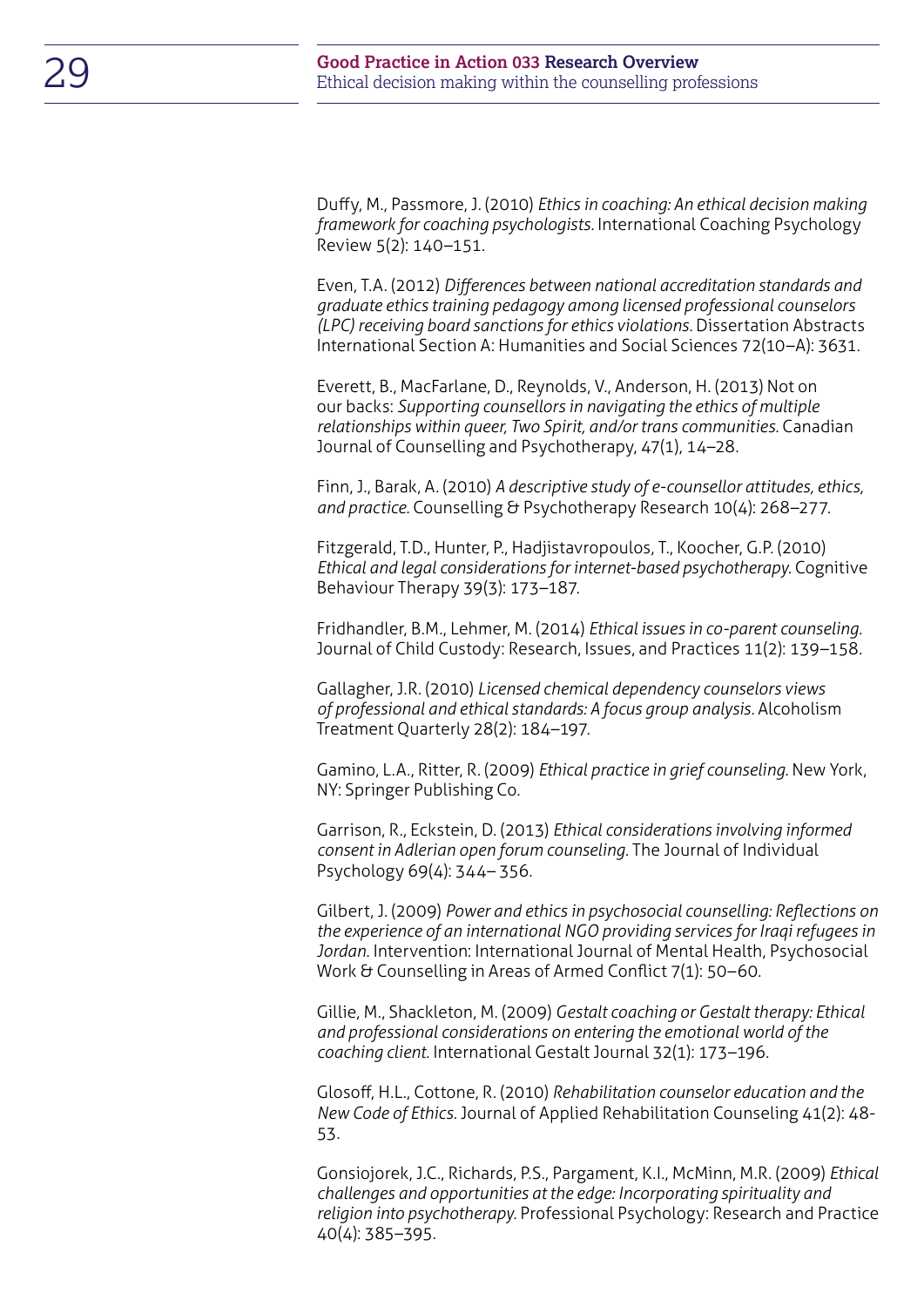Graham, T. (2013) *Values and ethics in counselling psychology training and practice: Discourses amongst final year trainees.* Roehampton University, EThOS e-theses online service. Available at: [https://ethos.bl.uk/](https://ethos.bl.uk/OrderDetails.do?uin=uk.bl.ethos.570441) [OrderDetails.do?uin=uk.bl.ethos.570441](https://ethos.bl.uk/OrderDetails.do?uin=uk.bl.ethos.570441) (accessed 11 September 2018).

Green, D., Youngson, S. (2005) *Discussion paper. DCP policy on continued supervision.* Leicester: BPS.

Haberstroh, S., Barney, L., Foster, N., Duffey, T. (2014) *The ethical and legal practice of online counseling and psychotherapy: A review of mental health professions.* Journal of Technology in Human Services 32(3): 149–157.

Hansen, K.L., Richards, P. (2012) *Ethics of respecting a client's agency and values in treatment: Perspectives from a theistic spiritual view of counselling.* Counselling and Spirituality/Counseling et spiritualité 31(1): 49–73.

Hartshorne, T.S., Sperry, L., Watts R.E. (2010) *Ethical issues in open-forum family counseling or education: Johnny still wets his pants.* The Journal of Individual Psychology 66(2): 144-151.

Henderson, K.L., Malone, S.L. (2012) *Ethical fairy tales: Using fairy tales as illustrative ethical dilemmas with counseling students.* Journal of Creativity in Mental Health 7(1): 65–82.

Hendricks, B., Bradley, L.J., Brogan, W.C., Brogan, C. (2009) *Shelly: A case study focusing on ethics and counselor wellness.* The Family Journal 17(4): 355–359.

Herlihy, B.J., Hermann, M.A., Greden, L.R. (2014) *Legal and ethical implications of using religious beliefs as the basis for refusing to counsel certain clients.* Journal of Counseling & Development 92(2): 148–153.

International Society for Coaching Psychology (2015) *What is coaching psychology?* Available at [www.isfcp.net/](http://www.isfcp.net/) (accessed 11 September 2018).

Jain, S., Roberts, L.W. (2009) *Ethics in psychotherapy: A focus on professional boundaries and confidentiality practices.* Psychiatric Clinics of North America 32(2): 299–314.

Knapp, S.J., VandeCreek, L.D. (2006) *Practical ethics for psychologists: A positive approach.* Washington, D.C.: American Psychological Association.

Kolay Akfert, S. (2012) *Ethical dilemmas experienced by psychological counsellors working at different institutions and their attitudes and behaviours as a response to these dilemmas.* Kuram ve Uygulamada Egitim Bilimleri 12(3): 1806–1812.

Kress, V.E., Hoffman, R.M., Eriksen, K. (2010) *Ethical dimensions of diagnosing: Considerations for clinical mental health counselors.* Counseling and Values 55(1): 101–112.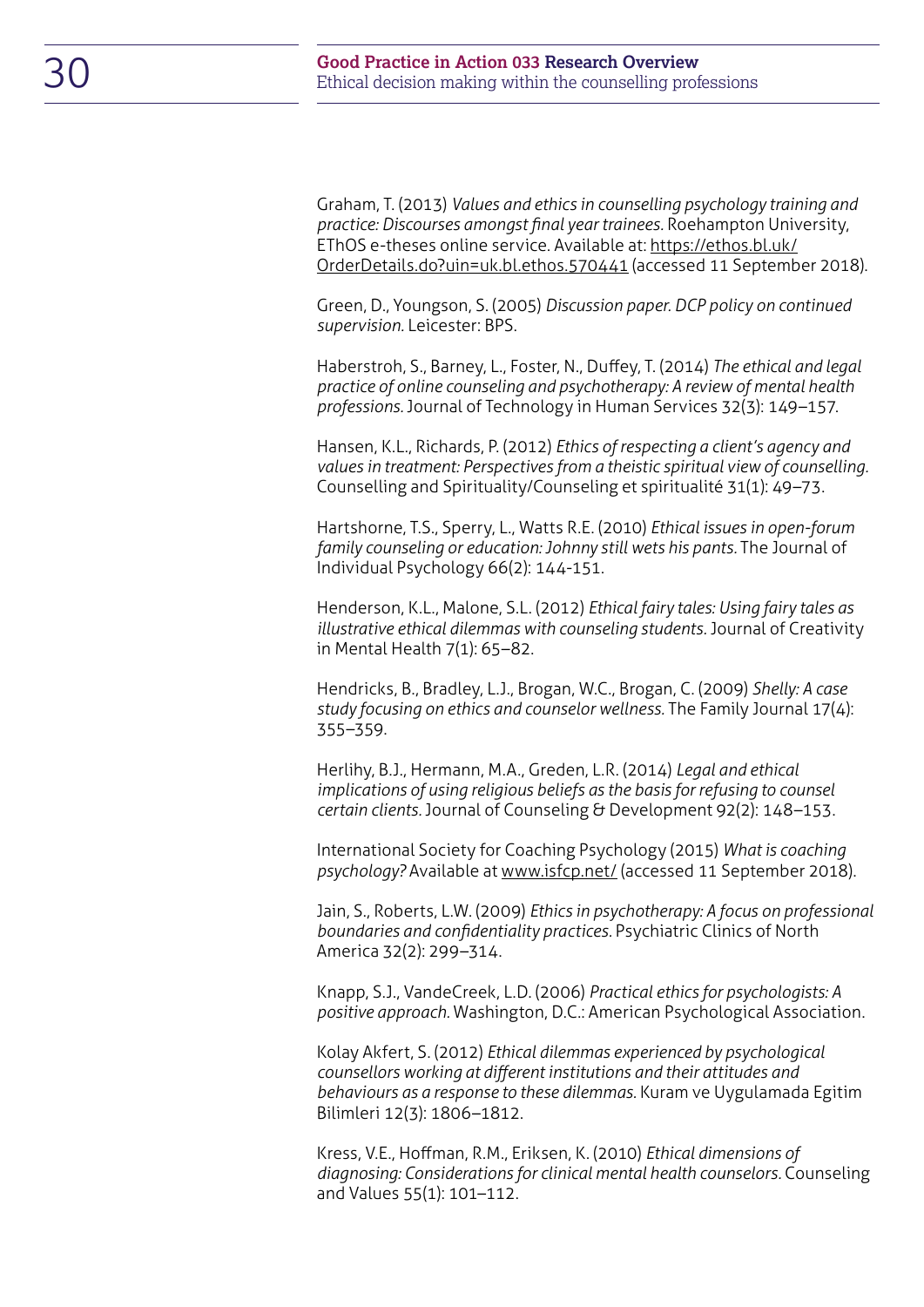Lambie, G.W., Hagedorn, B., Ieva, K.P. (2010) *Social-cognitive development, ethical and legal knowledge, and ethical decision making of counselor education students*. Counselor Education and Supervision 49(4): 228–246.

Lambie, G.W., Ieva, K.P., Mullen, P.R., Hayes, B.G. (2011) *Ego development, ethical decision-making, and legal and ethical knowledge in school counselors.* Journal of Adult Development 18(1): 50–59.

Lane, F.J., Shaw, L.R., Young, M.E., Bourgeois, P.J. (2012) *Rehabilitation counselors' perceptions of ethical workplace culture and the influence on ethical behavior.* Rehabilitation Counseling Bulletin 55(4): 219–231.

Lauka, J.D. (2012) A*ttitudes of counselors regarding ethical situations encountered by in-home counselors.* Dissertation Abstracts International Section A: Humanities and Social Sciences 72(8–A): 2695.

Lehavot, K., Barnett, J.E., Powers, D. (2010) *Psychotherapy, professional relationships, and ethical considerations in the Myspace generation.*  Professional Psychology: Research and Practice 41(2): 160–166.

Luke, M., Goodrich, K.M., Gilbride, D.D. (2013a) *Intercultural model of ethical decision making: Addressing worldview dilemmas in school counseling.* Counseling and Values 58(2): 177-194.

Luke, M., Goodrich, K.M., Gilbride, D.D. (2013b) *Testing the intercultural model of ethical decision making with counselor trainees.* Counselor Education and Supervision 52(3): 222–234.

Markve, M.E. (2014) *Influences on the ethical orientations of certified rehabilitation counselors.* Dissertation Abstracts International: Section B: The Sciences and Engineering 74(11–B(E)): No Pagination Specified.

McDonald, T.M. (2009) *How secondary school counselors make ethical decisions in their work?* Dissertation Abstracts International Section A: Humanities and Social Sciences 69(8-A): 2967.

Medau, I., Jox, R.J., Reiter-Theil, S. (2013) *How psychotherapists handle treatment errors – an ethical analysis.* BMC Medical Ethics 14: 50.

Moyer, M.S., Sullivan, J.R., Growcock, D. (2012) *When is it ethical to inform administrators about student risk-taking behaviors? Perceptions of school counselors.* Professional School Counseling 15(3): 98–109.

Mullen, P.R., Lambie, G.W., Conley, A.H. (2014) *Development of the Ethical and Legal Issues in Counseling Self-Efficacy Scale.* Measurement and Evaluation in Counseling and Development 47(1): 62–78.

Passmore, J. (2009) *Coaching ethics: Making ethical decisions-novices and experts.* The Coaching Psychologist 5(1): 6–10.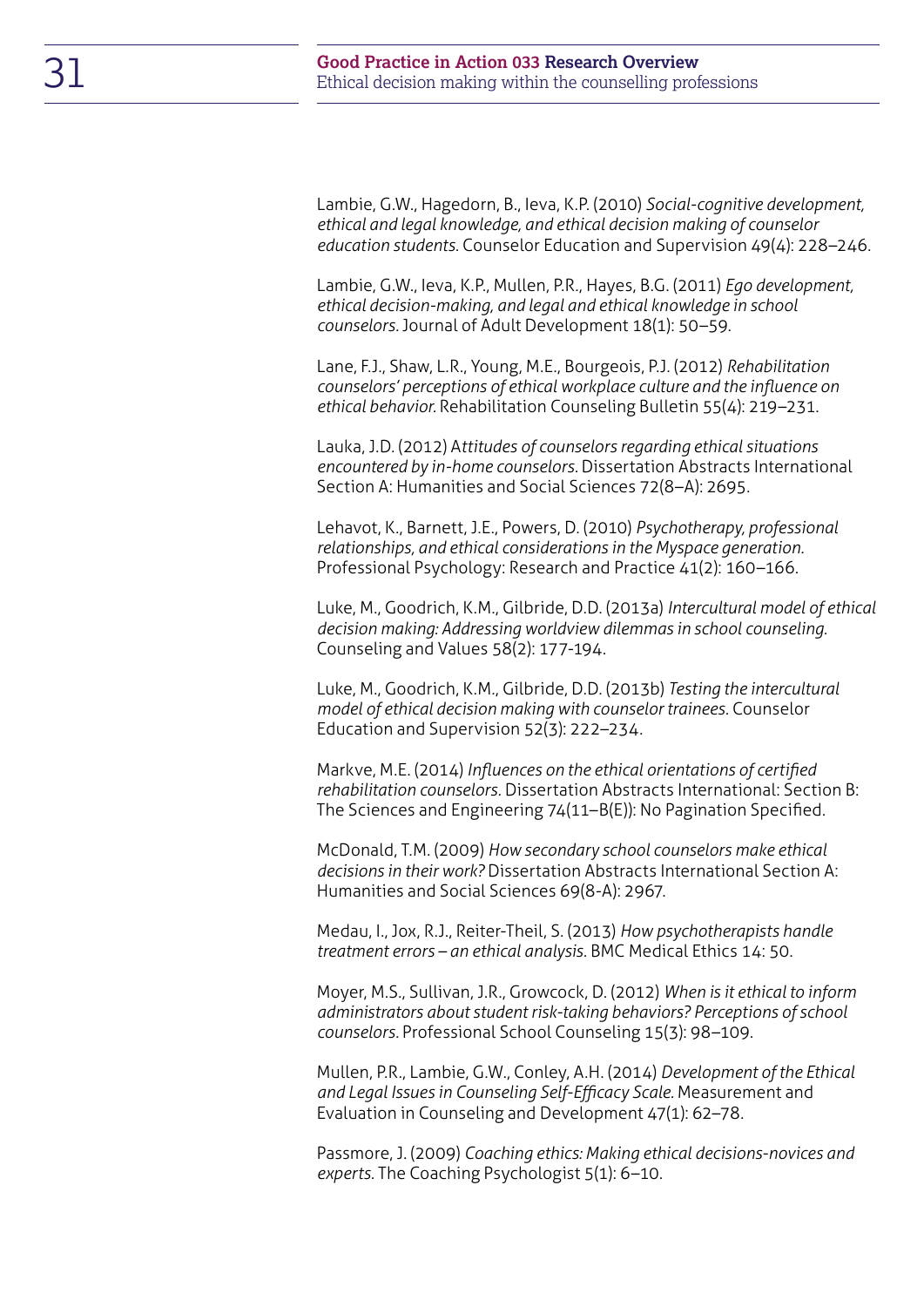Ponton, R.F., J.D. Duba (2009) *The ACA Code of Ethics: Articulating counseling's professional covenant.* Journal of Counseling & Development 87(1): 117–121.

Riechel, M.E. (2014) *An investigation of relationships among school counselors' ethical professional identity development, moral reasoning, and attitudes toward confidentiality with minors.* Dissertation Abstracts International Section A: Humanities and Social Sciences 74(9-A(E)): no pagination specified.

Rogers, S.M. (2013) *Exploring ethical and boundary challenges in outreach psychotherapy: A training model.* Dissertation Abstracts International: Section B: The Sciences and Engineering 74(3–B(E)): no pagination specified.

Rosenfeld, G.W. (2011) *Contributions from ethics and research that guide integrating religion into psychotherapy.* Professional Psychology: Research and Practice 42(2): 192–199.

Rummell, C.M., Joyce, N.R. (2010) *'So wat do u want to wrk on 2day?': The ethical implications of online counseling.* Ethics & Behavior 20(6): 482–496.

Sampson, J.P. Jr., Makela, J.P. (2014) *Ethical issues associated with information and communication technology in counseling and guidance.*  International Journal for Educational and Vocational Guidance 14(1): 135–148.

Saunders, J.L., Leahy, M.J. (2010) *Empirical influences on the 2010 Code of Professional Ethics for Rehabilitation Counselors.* Journal of Applied Rehabilitation Counseling 41(2): 5–11.

Schmidt, E., Ybañez-Llorente, K., Lamb, B.C. (2013) *Enhancing supervision in the addictions field: Introducing the supervisor evaluation of the professional and ethical competence of substance abuse counselors.* Alcoholism Treatment Quarterly 31(1): 78–94.

Schoepke, A.L. (2013) *Factors related to the ability of master's-level counseling students to accurately identify ethical dilemmas.* Dissertation Abstracts International: Section B: The Sciences and Engineering 74(2– B(E)): no pagination specified.

Stone, C.B.P.A., Zirkel, A. (2010) *School counselor advocacy: When law and ethics may collide.* Professional School Counseling 13(4): 244–247.

Strong, L.A. (2010) *The relationships among school counselors' multicultural competence, demographic data and ethical decision-making.* Dissertation Abstracts International: Section B: The Sciences and Engineering 71(4–B): 2719.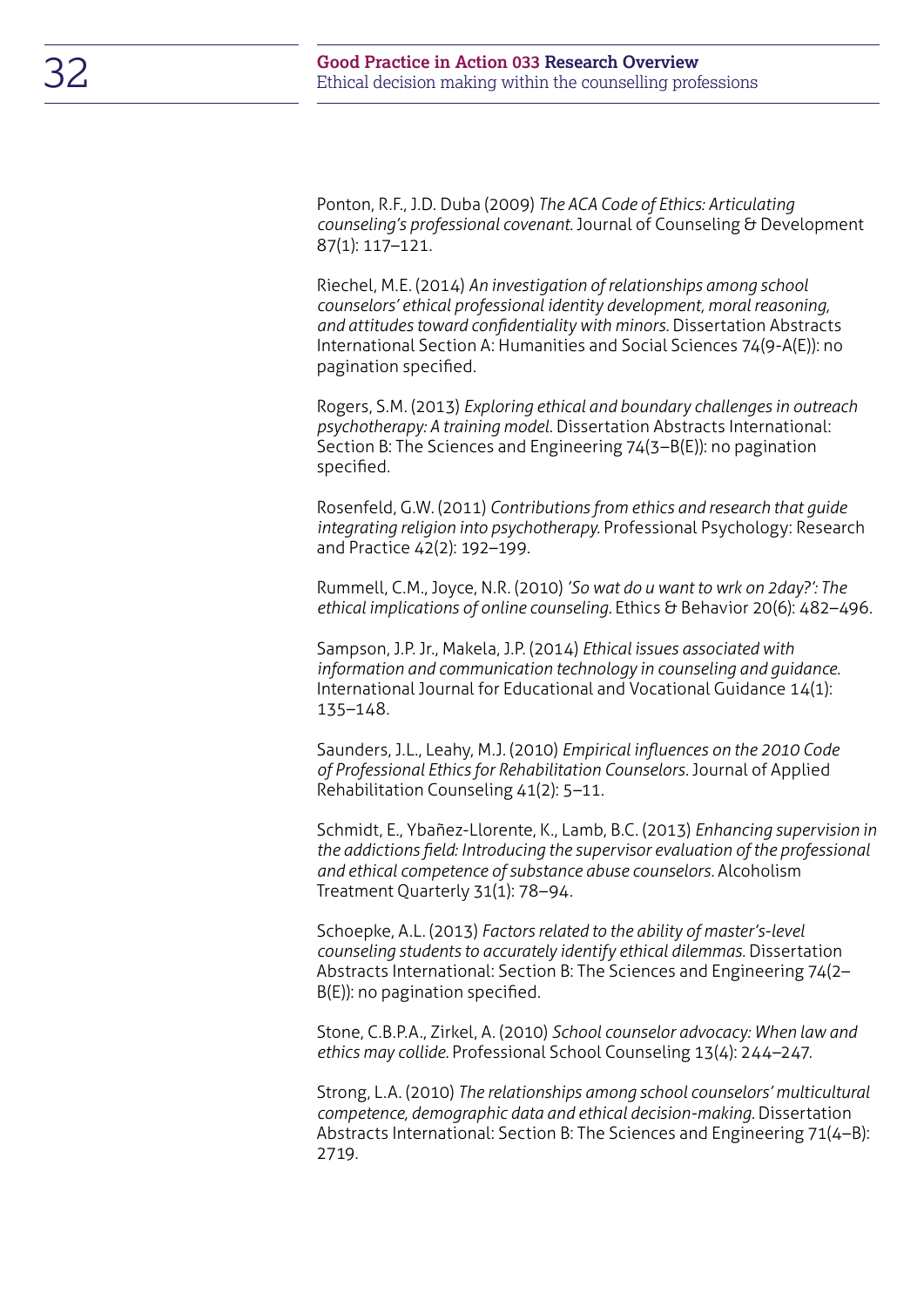Swenson, J.E. III, Schneller, G.R., Sanders, R.K. (2009) *Ethical issues in integrating Christian faith and psychotherapy: Beliefs and behaviors among CAPS members*. Journal of Psychology and Christianity 28(4): 302–314.

Tarvydas, V., Barros-Bailey, M. (2010) *Ethical dilemmas of rehabilitation counselors: Results of an International Qualitative Study.* Journal of Applied Rehabilitation Counseling 41(2): 12–19.

Thomas, T.P. (2014) *The effect of personal values, organizational values, and person-organization fit on ethical behaviors and organizational commitment outcomes among substance abuse counselors: A preliminary investigation.* Dissertation Abstracts International Section A: Humanities and Social Sciences 75(1–A(E)): no pagination specified.

Wheeler, S., Elliott, R. (2008) *What do counselors and psychotherapists need to know about research?* Counselling & Psychotherapy Research, 8(2), 133- 135.

Zakaria, N.S. (2014) *Counseling ethics education experience: An interpretive case study of the first year master's level counseling students.* Dissertation Abstracts International Section A: Humanities and Social Sciences 74(9– A(E)): no pagination specified.

 Zhao, J-B., Ji, J-L., Yang, X-L., Yang, Z-Z., Hou, Y-F., Zhang, X-Y. (2011) *National survey of ethical practices among Chinese psychotherapists.*  Professional Psychology: Research and Practice 42(5): 375–381.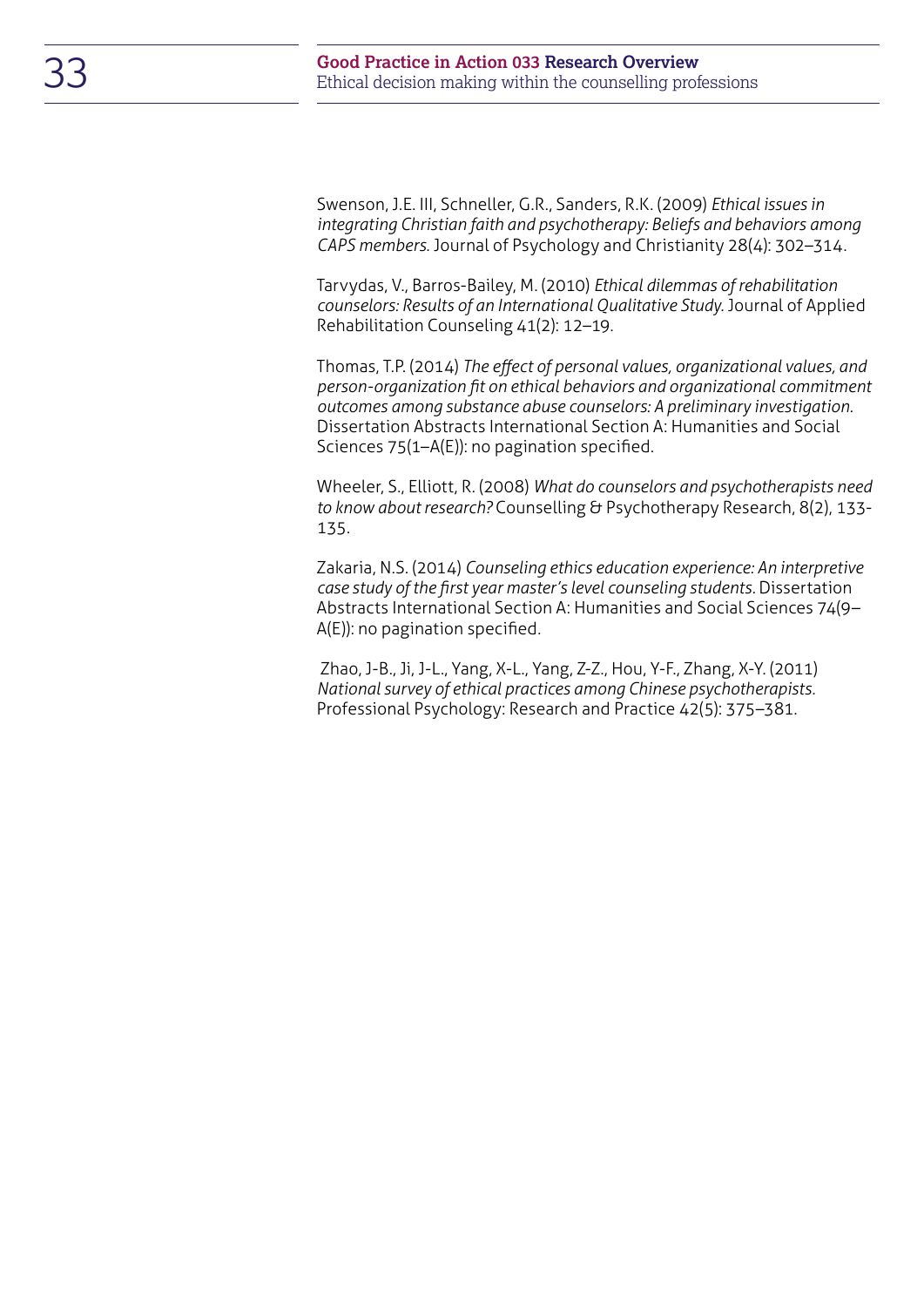## <span id="page-33-0"></span>**Appendix 1**

### **Databases searched**

PsycInfo Google Scholar British Library ETHoS e-thesis

### **Journal titles**

Alcoholism Treatment Quarterly BMC Medical Ethics British Journal of Guidance & Counselling Bulletin of the Menninger Clinic Psychotherapy Journal of Clinical Psychology The Family Journal Professional Psychology: Research and Practice Canadian Journal of Counselling and Psychotherapy Journal of Mental Health Counseling Training and Education in Professional Psychology Counseling and Values Cognitive Behaviour Therapy New Zealand Journal of Psychology Counselling & Psychotherapy Research Counselling and Spirituality Counselor Education and Supervision Ethics & Behavior Group Analysis International Coaching Psychology Review International Gestalt Journal International Journal for Educational and Vocational Guidance Intervention: International Journal of Mental Health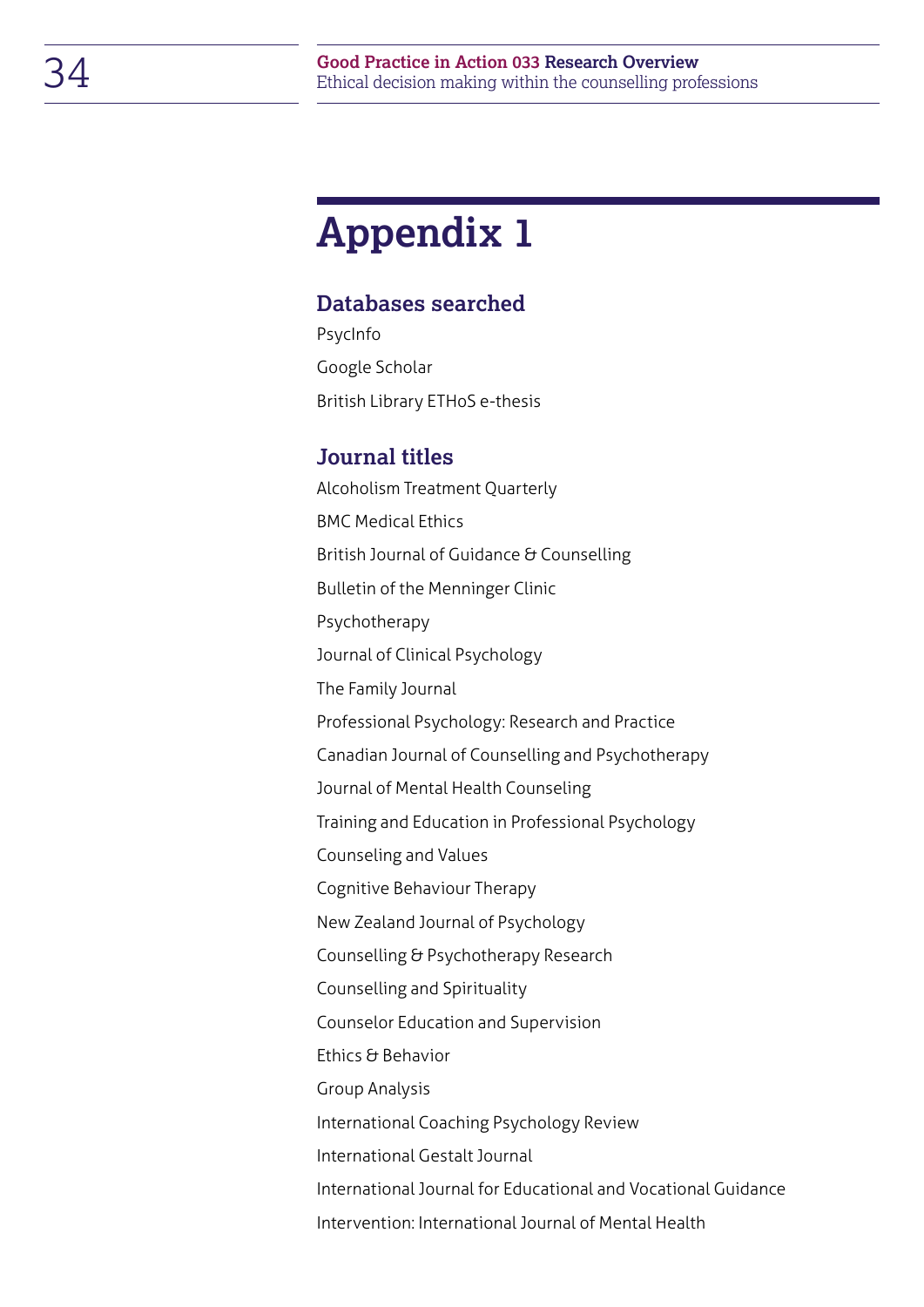Psychosocial Work & Counselling in Areas of Armed Conflict

Journal of Adult Development

Journal of Applied Rehabilitation Counseling

Journal of Child Custody: Research, Issues, and Practices

Journal of Clinical Psychology

Journal of Counseling & Development

Journal of Creativity in Mental Health

Journal of Forensic Psychology Practice

Journal of Psychiatric Practice

Journal of Psychology and Christianity

Journal of Technology in Human Services

Kuram ve Uygulamada Egitim Bilimleri

Measurement and Evaluation in Counseling and Development New Zealand Journal of Psychology

Professional Psychology: Research and Practice Professional School Counseling

Psychiatric Clinics of North America

Psychology in the Schools

Psychotherapy

Rehabilitation Counseling Bulletin

The Coaching Psychologist

The Journal of Individual Psychology

Counselling and Spirituality/Counseling et spiritualité